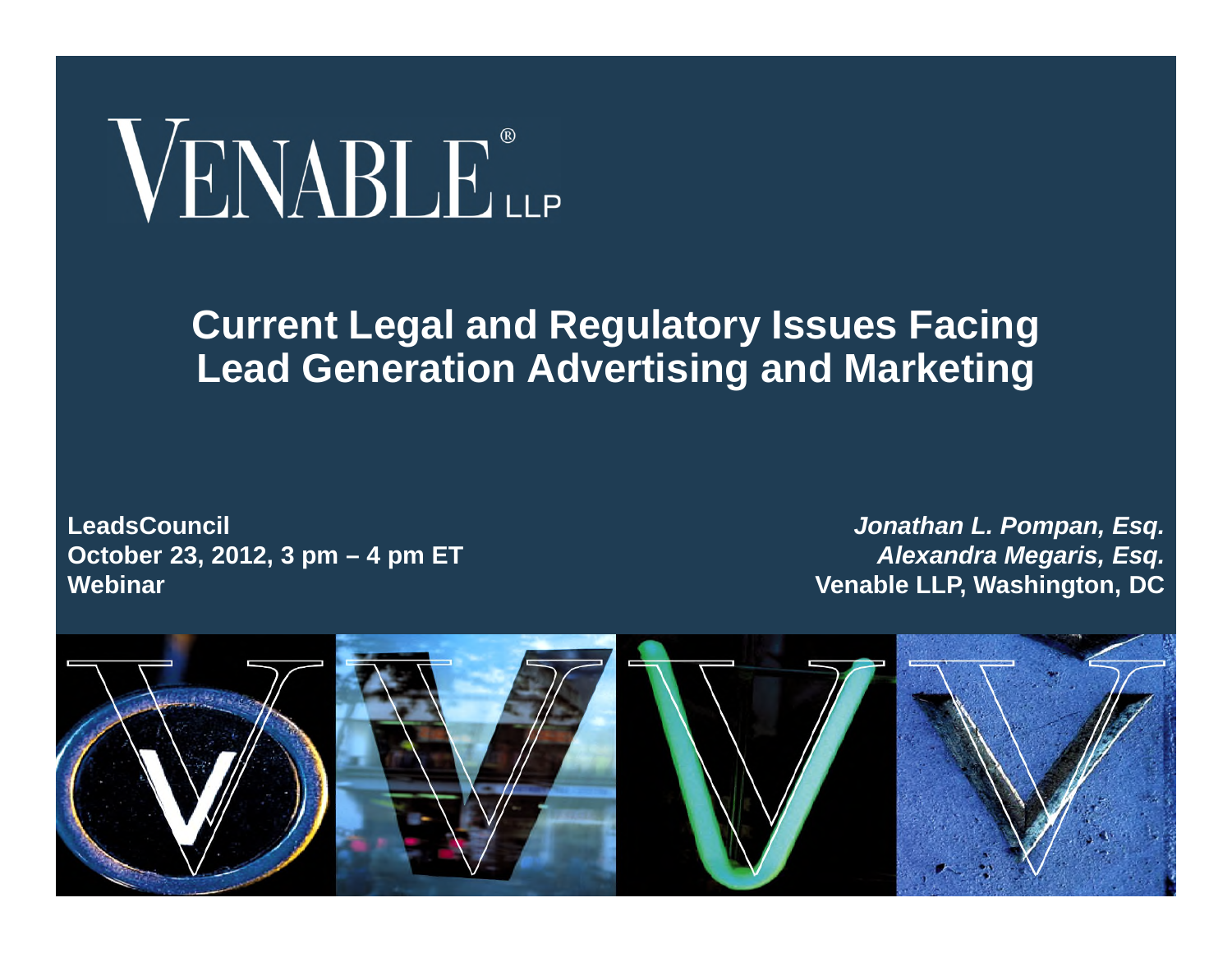### VENABLE"<sub>he</sub>

#### **Agenda**

- Recent Developments
	- Advertising and Marketing Practices Are Under Attack
	- **Pressure from the Hill**
	- **Presidential Executive Order on G.I. Bill**
- New Sheriff in Town: The CFPB
- Increased Enforcement Activity by Federal and State Regulators
- Compliance Tips
- How Can Self Regulation Help
- Questions and Answers

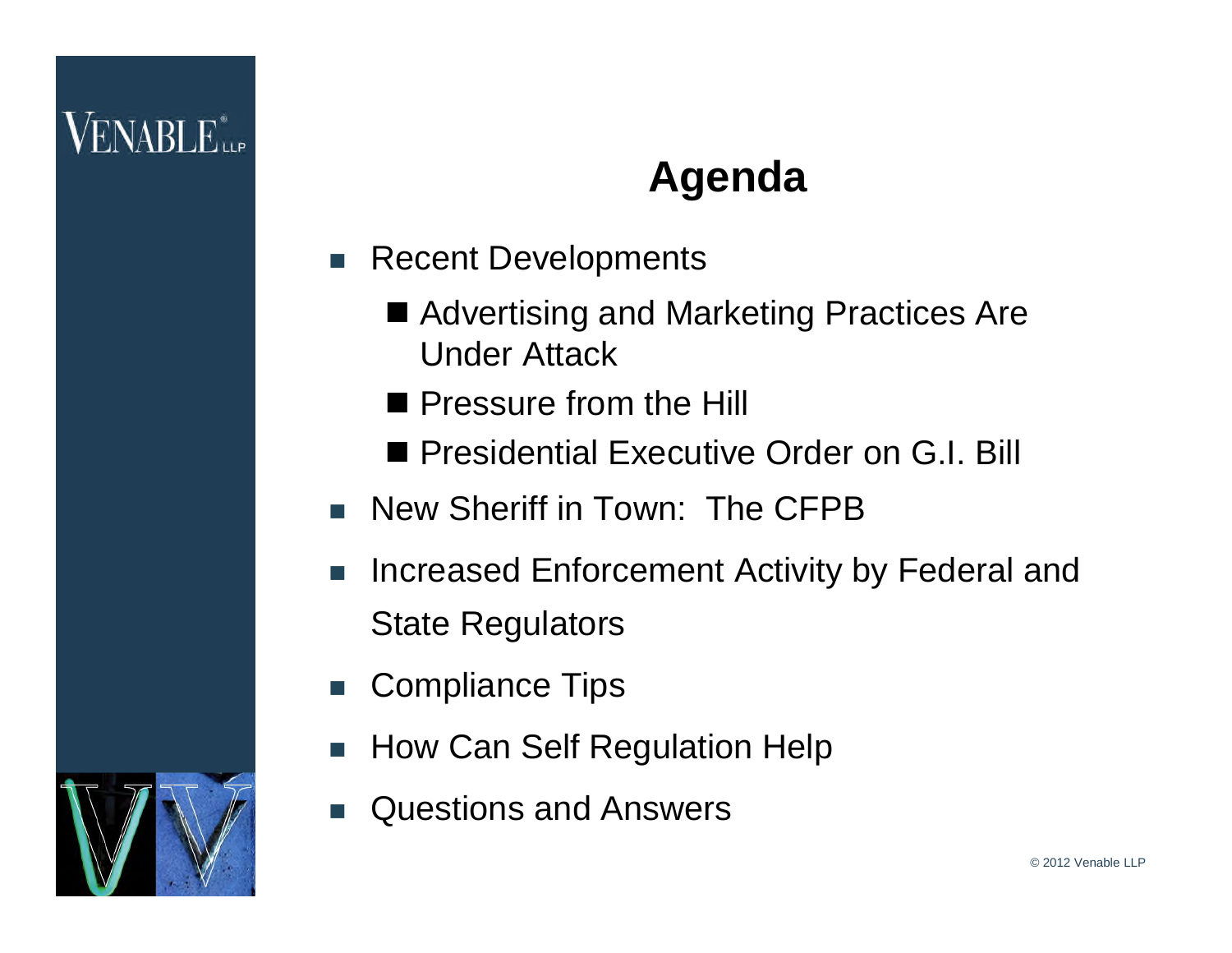

### **Recent Developments**

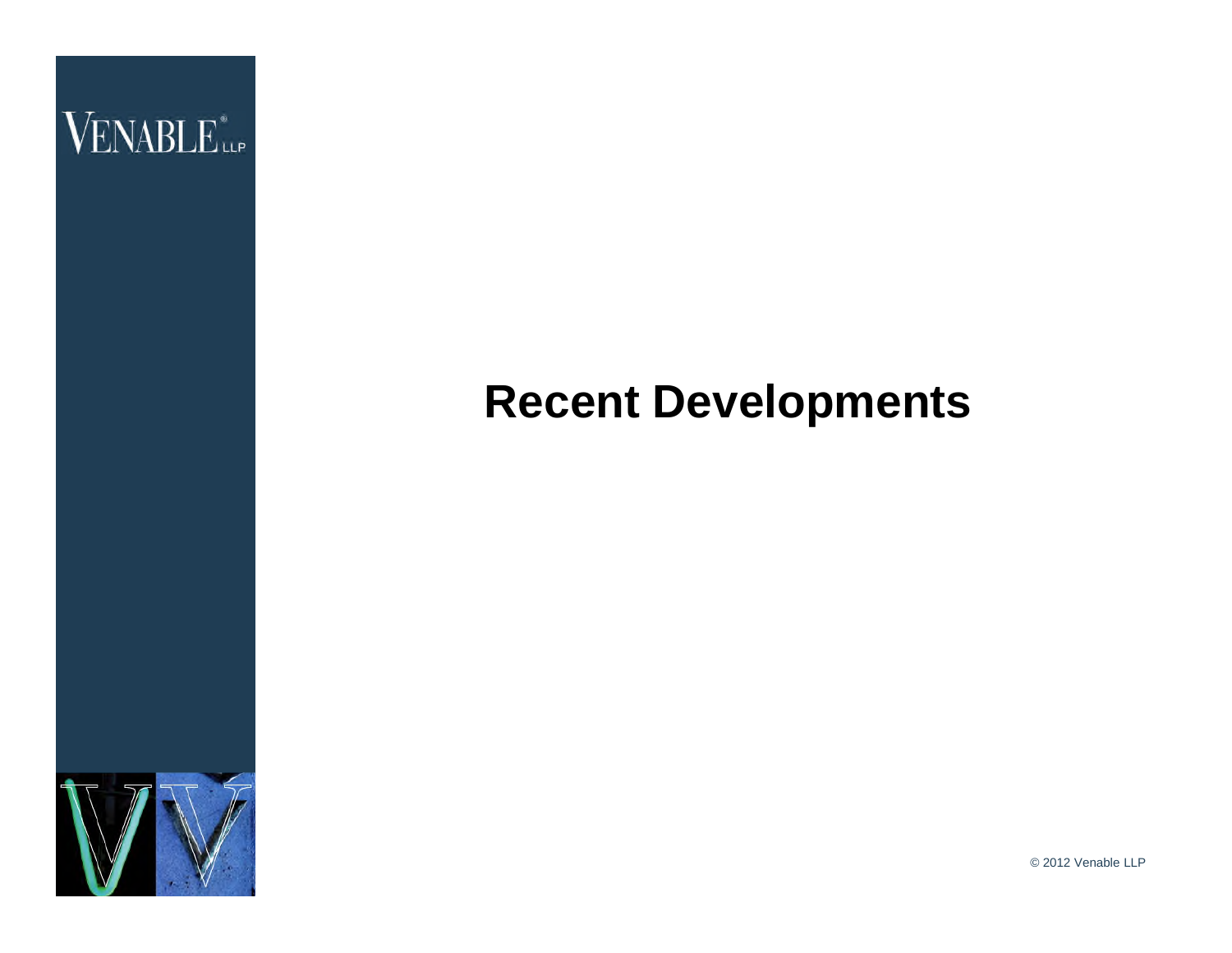## **VENABLE**<sup>\*</sup>

#### **Advertising & Marketing Practices Are Under Attack…**

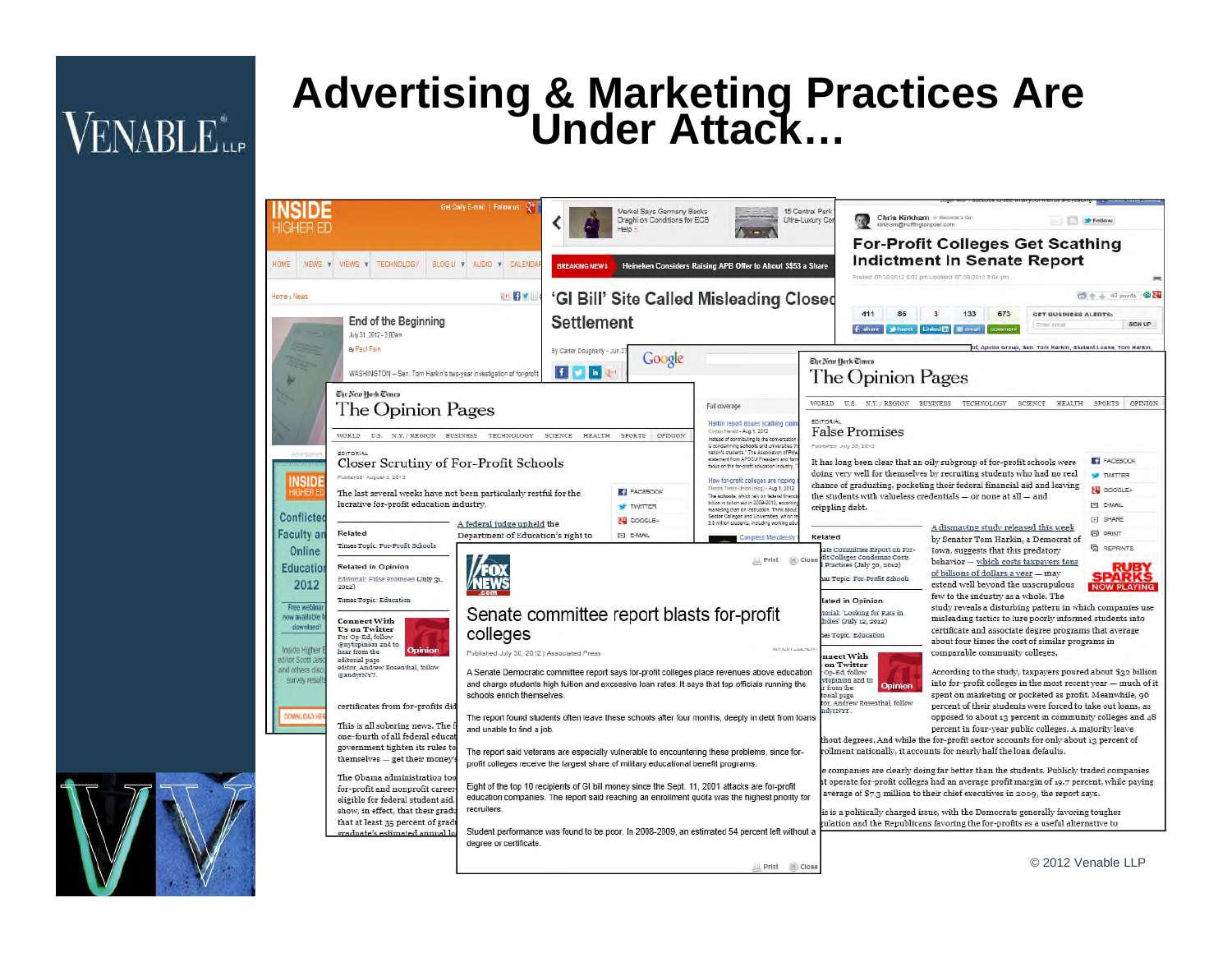### VENABLE<sup>\*</sup>

#### **The News Accounts Are Piling Up**



sector. The industry's practices have been getting more scrutiny from lawmakers and federal regulators. By Michael Stratford

It was a corporate sales gathering like any other, with the requisite swapping of business cards and hawking of products in the vendor hall. But LeadsCon, a conference held in New York in July, served a growing ecosystem of companies that fuel the marketing of for-profit education. Like for -profit education itself, these companies increasingly find themselves the target of criticism of their activities.

The conference was a meeting of "lead generators": marketing companies that provide to their clients batches of prospective customers-or, at this conference, potential students. The education sector of this industry has grown significantly over the past decade, just as online and for-profit colleges have expanded. Some nonprofit colleges, especially those with online offerings, use lead generators as well, but the bulk of the industry supports operations at for-profit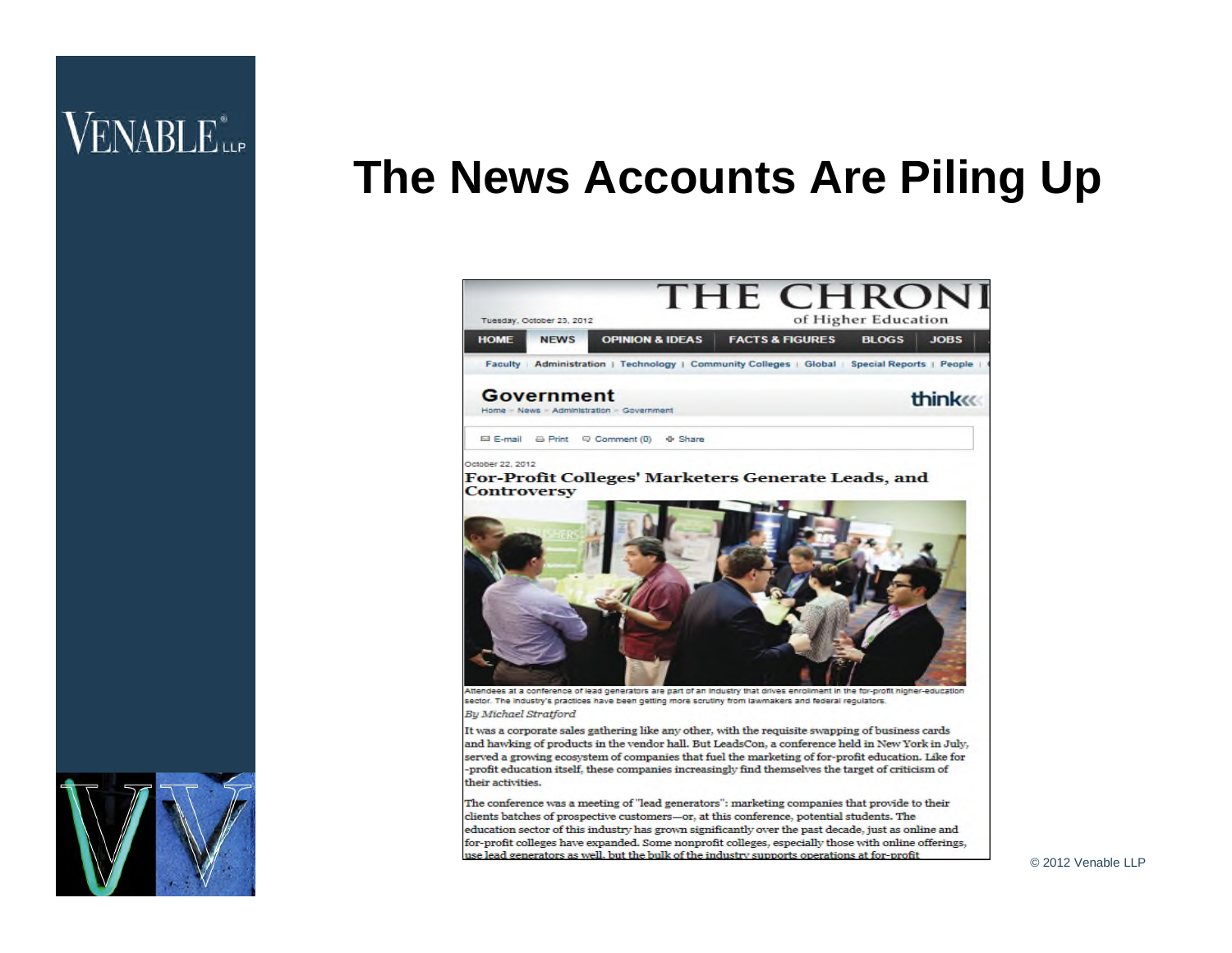### ENABLE<sup>®</sup>

#### **Advertising & Marketing Scrutiny is a Sector Wide Issue: What Others Are Saying…**

- "The Department of Education should implement an effective enforcement plan to ensure that colleges are not misleading students or misrepresenting their programs." *(HELP Committee Report, July 20, 2012)*
- "The for-profit sector is growing rapidly loans and grants. It is essential that the federal government tighten its rules to make sure that taxpayers — not to mention the students themselves — get their money's worth." *(NY Times Editorial, Aug. 3, 2012)*
- Various Legislative proposals introduced in Congress would prohibit or restrict funding for educational advertising

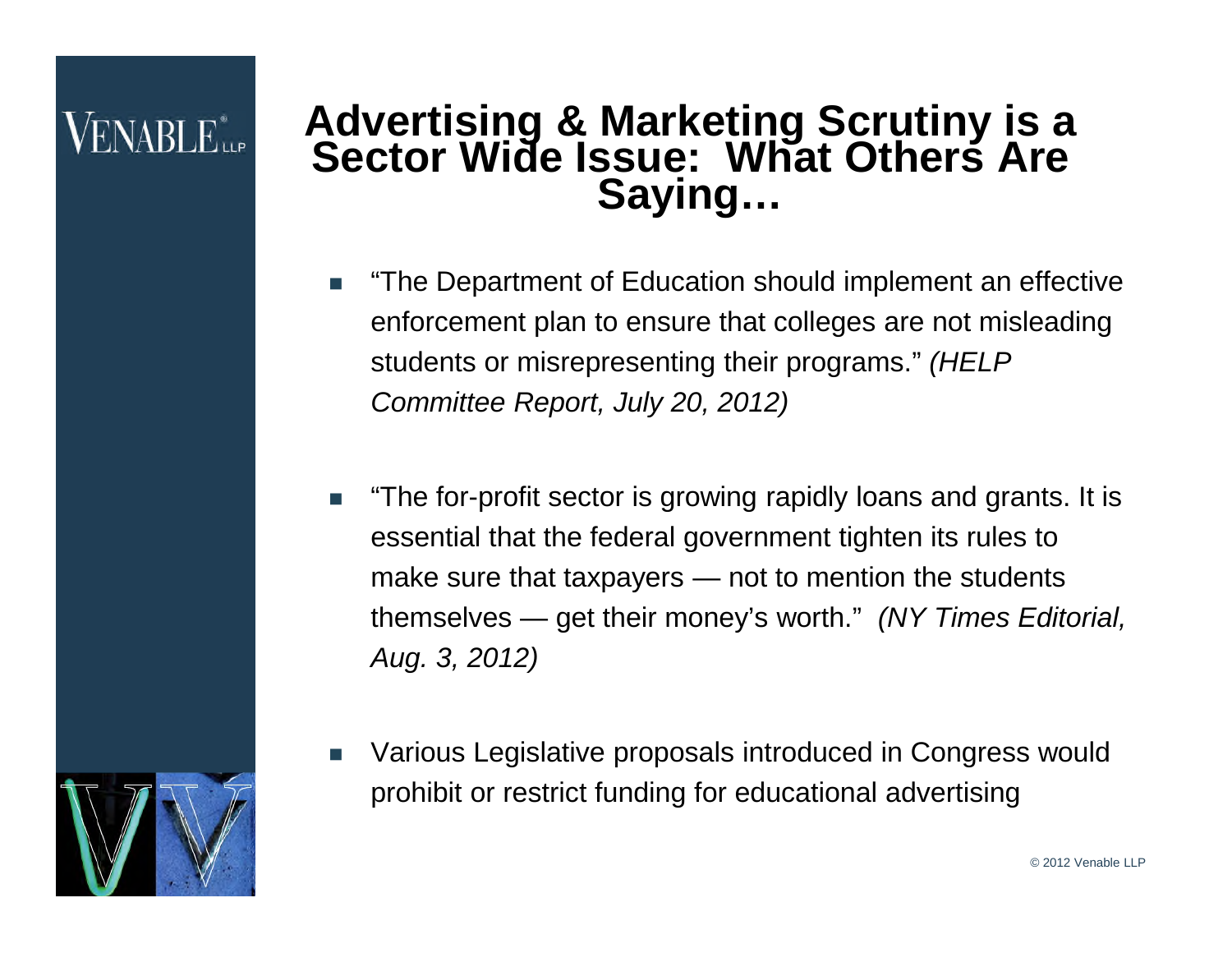### **VENABLE**<sup>\*</sup>

#### **Senators Urge FTC to Investigate Online Lead Generators**

- On September 21, 2012, a group of Democratic senators sent the FTC a letter **requesting that it investigate third-party online marketing companies** used by private sector schools
- According to the letter, an **updating by the FTC of its Guides for Private Vocational and Distance Education Schools** in a "timely manner would be an important first step to help provide consumers with accurate information."
- The senators also **"encourage the FTC to create meaningful guidelines for lead generators and strengthen their oversight.**"

#### **Limited States Senate**

Sentember 21, 2012

Mr. Jon Leibowitz Mr. Jon Leibowitz<br>Chairman<br>Federal Trade Coma<br>600 Pennsylvania A

at reports, including a Senare investigation, have revealed that some unscruptions energy in moleculing , high-pressure, and unrising the prediction to proper section series are the finite party continued the finite party

Retween 2001 and 2010, federal student aid funds flowing to for-profit colleges increase<br>on \$5.4 billion to \$32.2 billion, mostly due to aggressive recruiting practices. Lead generators<br>to bocome a key part of the aggressi nea promise prospective students connections to admission offices of selective and non-profit calculation (in the selective students) and the the student of the student of the student of the institution(s) in which the stu

In June, QuinnStreet Inc., a major lead generator, agreed to pay \$7.5 million and close<br>ne of its sites as part of a settlement with 20 state attorneys general. QuinnStreet operators and the same in<br>tat tecnicial velerant

The FTC can and should take several steps to better pro to the results and an union that exercise a construction process of the precise to the lead generators both by educating consumers and by investigating their practices. For example, updating the FTC's vocational schools gu

Many of us in Congress are working to help raise the standards of post<br>secondary education and protect the integrity of federal financial aid programs. Ensuring that students and<br>their families have clear and accurate inf

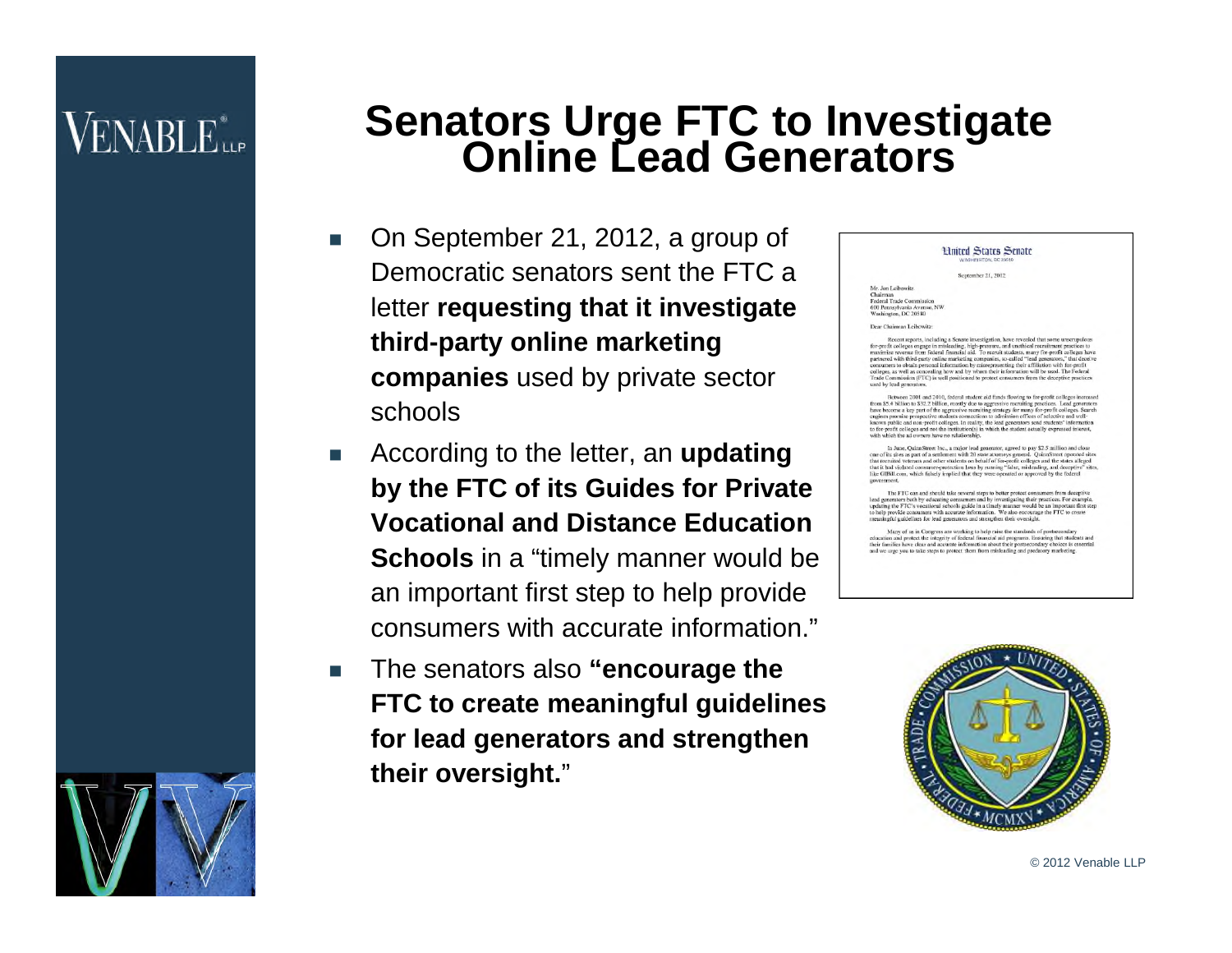#### **Presidential Executive Order on G.I. Bill**

- In April 2012, the President signed an executive order forcing colleges to disclose more information about financial aid and graduation rates
- Also restricted the use of the term "G.I. Bill" in marketing and recruitment
- Applies to the post-9/11 G.I. Bill and to tuition assistance for active-duty members of the military and the Military Spouse Career Advancement program

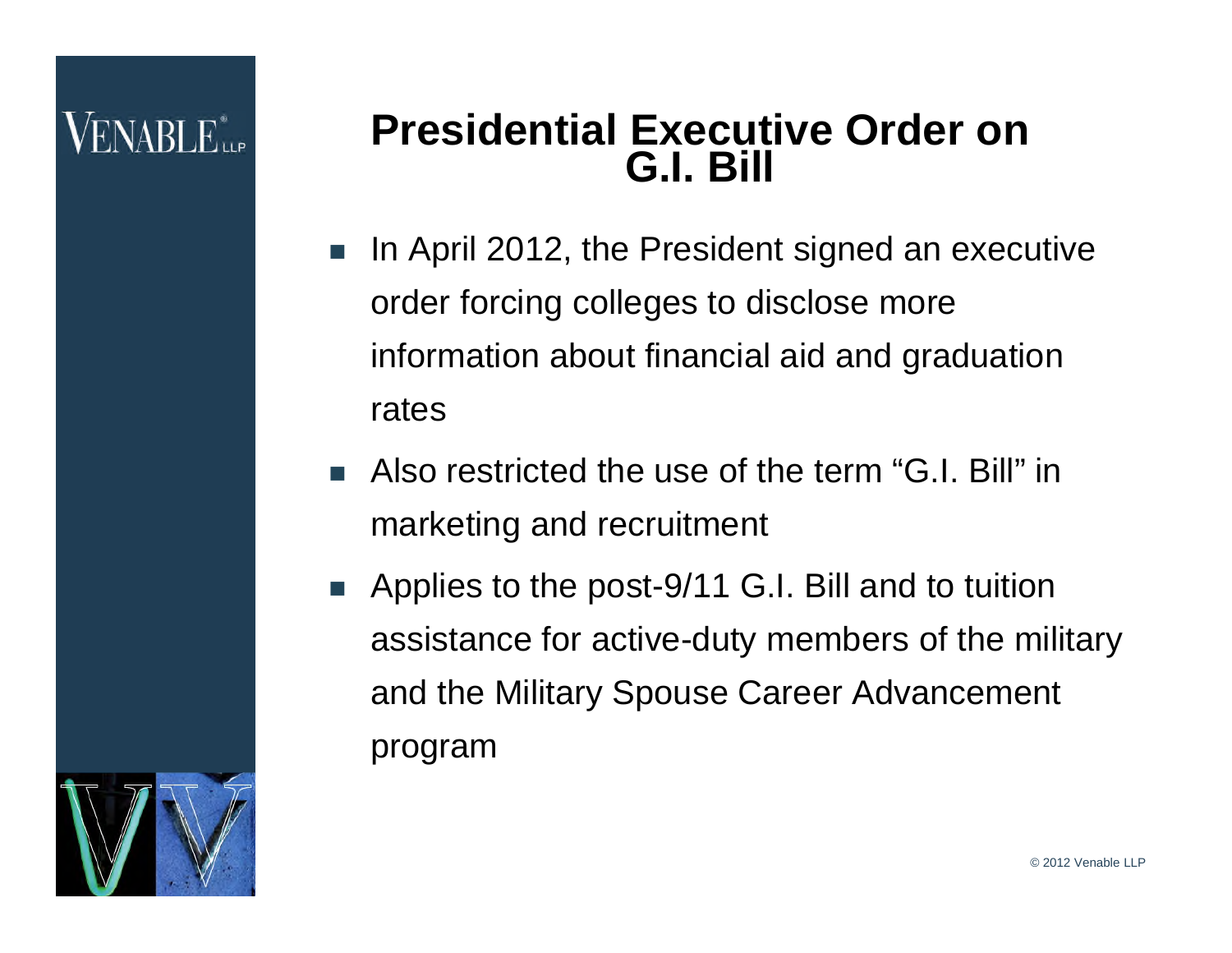

### **New Sherriff in Town: The CFPB**

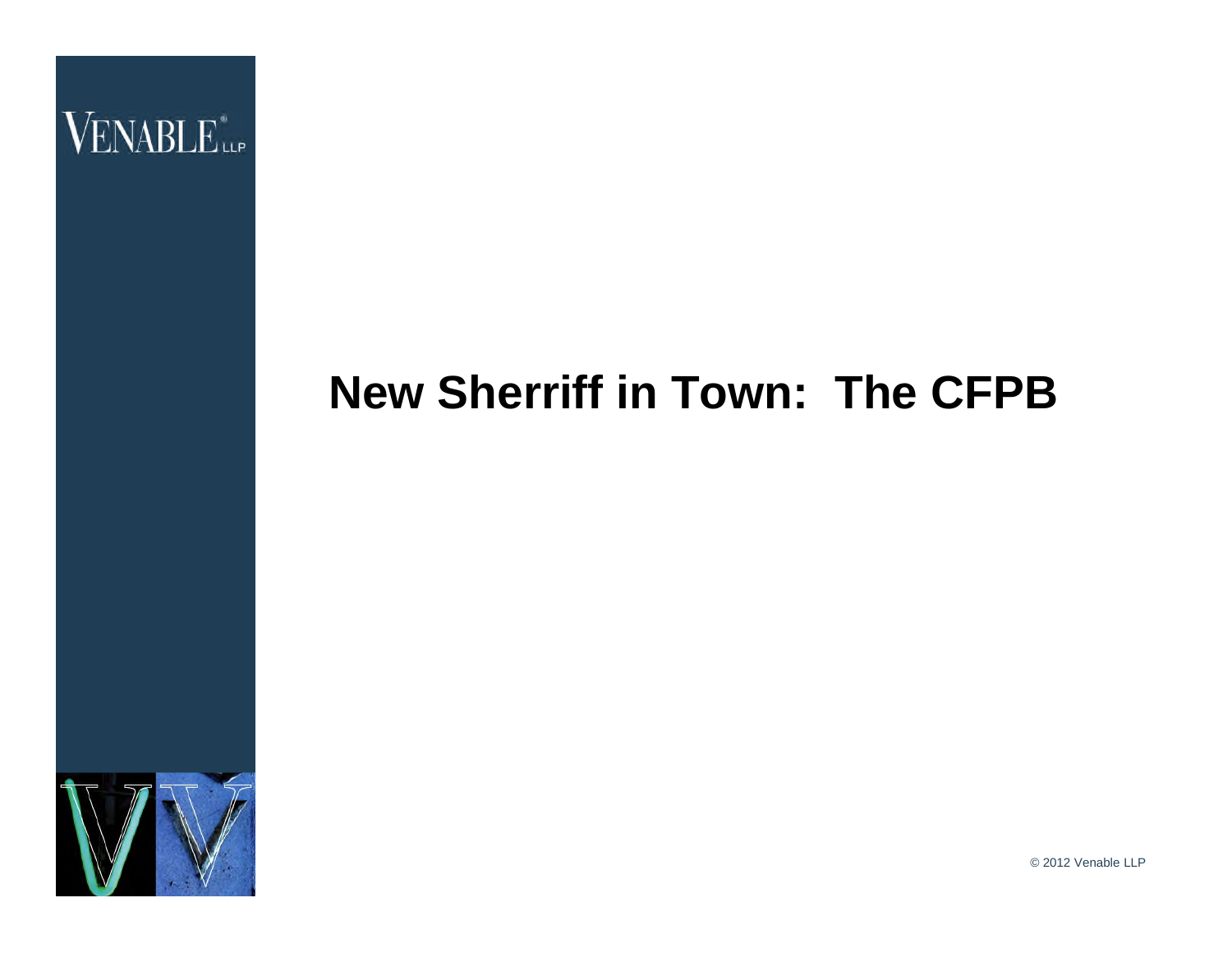### VENABLE<sup>®</sup>

#### **Consumer Financial Protection Bureau**

- Created by Title X of the Dodd-Frank Act
- Consolidates and duplicates various supervisory and program authority areas related to nonbank financial products and services, including private student loans, and many banks.





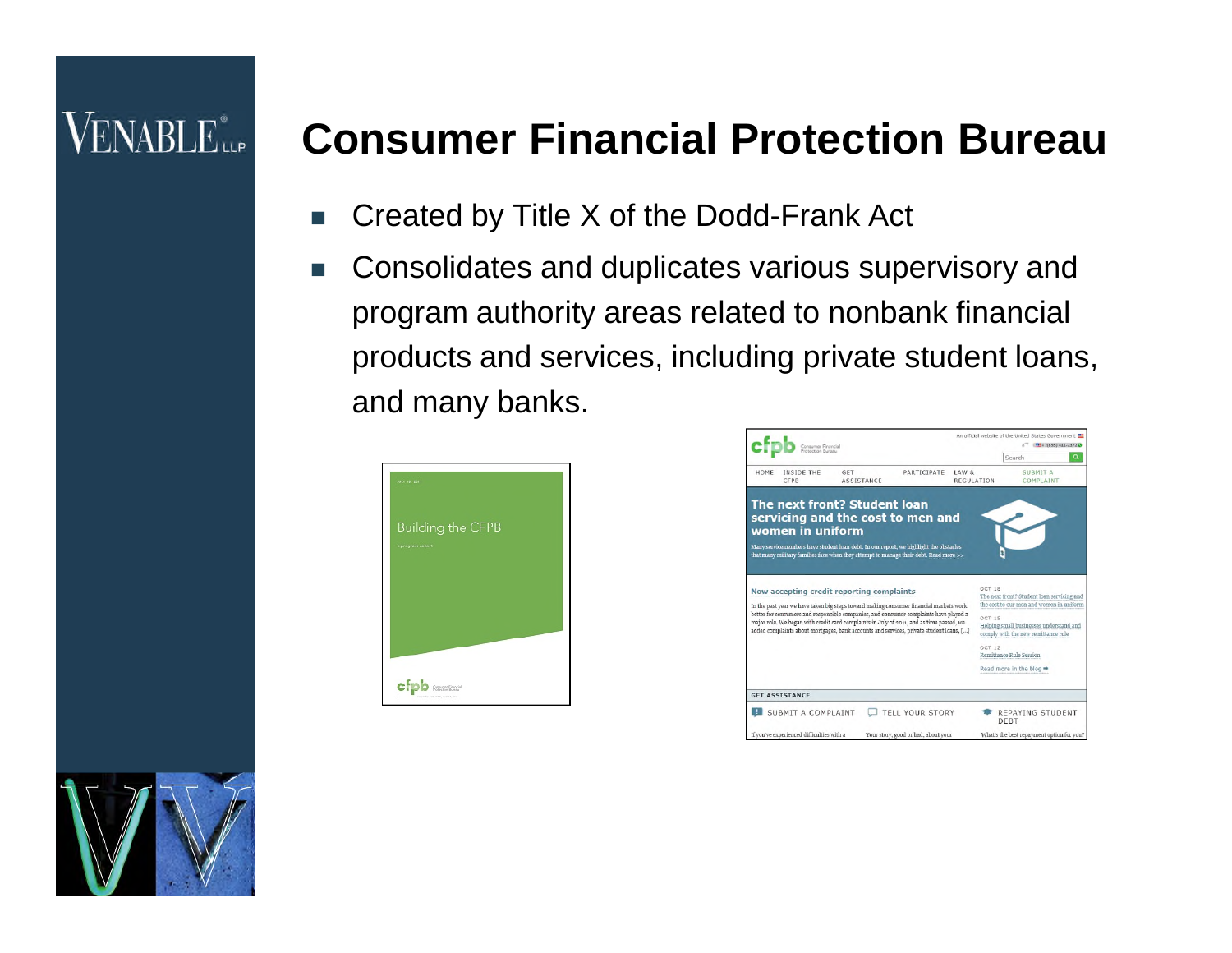### **VENABLE** ile

#### **Third-Party Advertising and the CFPB**

- CFPB has authority over consumer financial products and services, includes
	- Private Student Loans
	- Small-Dollar Loans (i.e., payday)
	- Debt Relief Services
	- Automotive Vehicle Loans
	- Mortgages
	- Credit Cards
	- Money Transmission
	- Prepaid Cards
	- and more

CFPB supervision and enforcement efforts focus on primary providers and service providers, including "lead generators"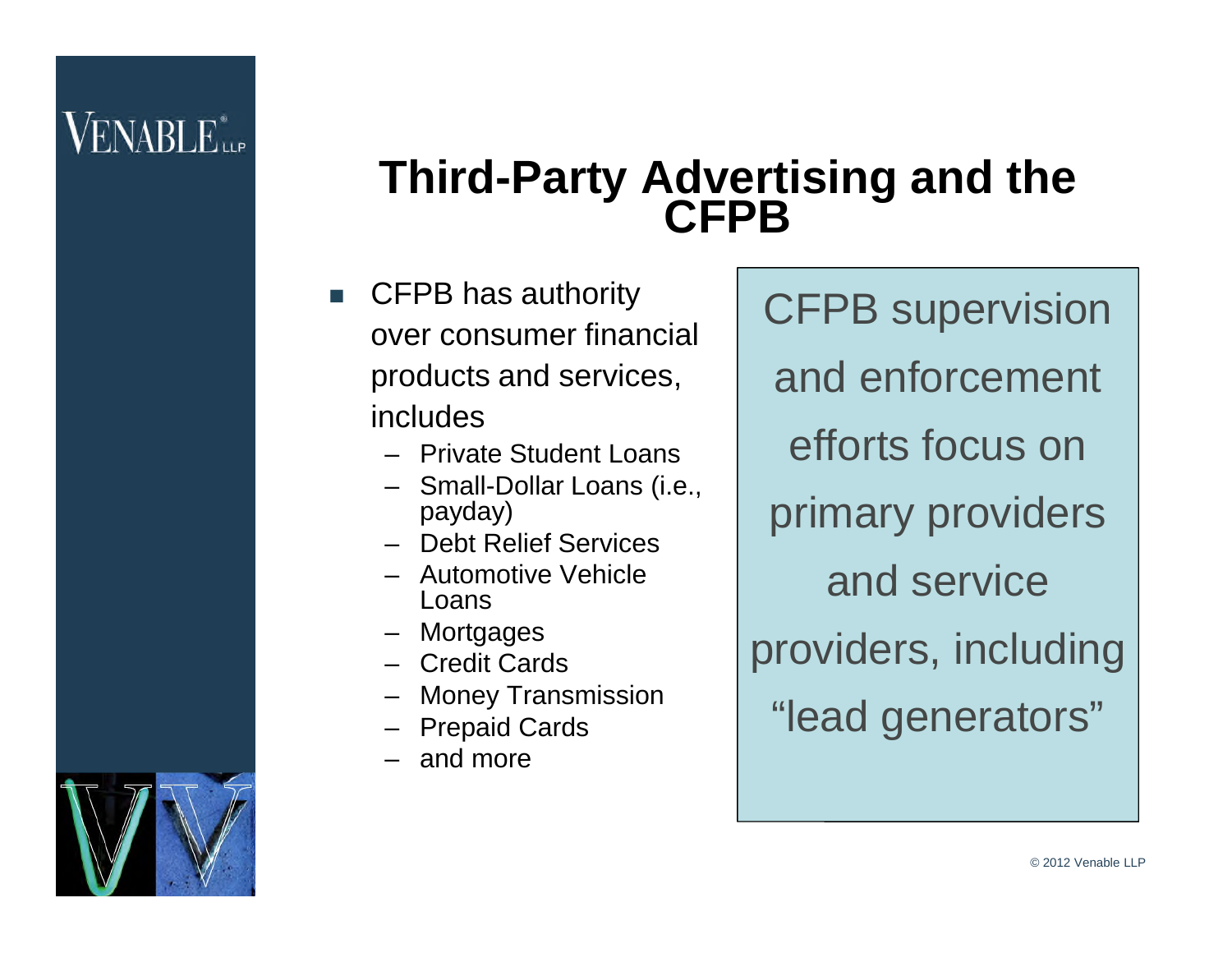### **VENABLE**<sup>\*</sup>

#### **CFPB Focus on Private Student Loans**

- 1. Private Student Loan Ombudsman
- 2. General Consumer Response Initiative
- 3. Know Before You Owe: Student Loans and Student Debt Repayment Assistant
- 4. Private Student Loan Market **Study**
- 5. Servicemember Outreach and **Education**
- 6. Rulemaking
- 7. Supervision and Examination Authority over Private Student Loans
- 8. Investigation and Enforcement Authority





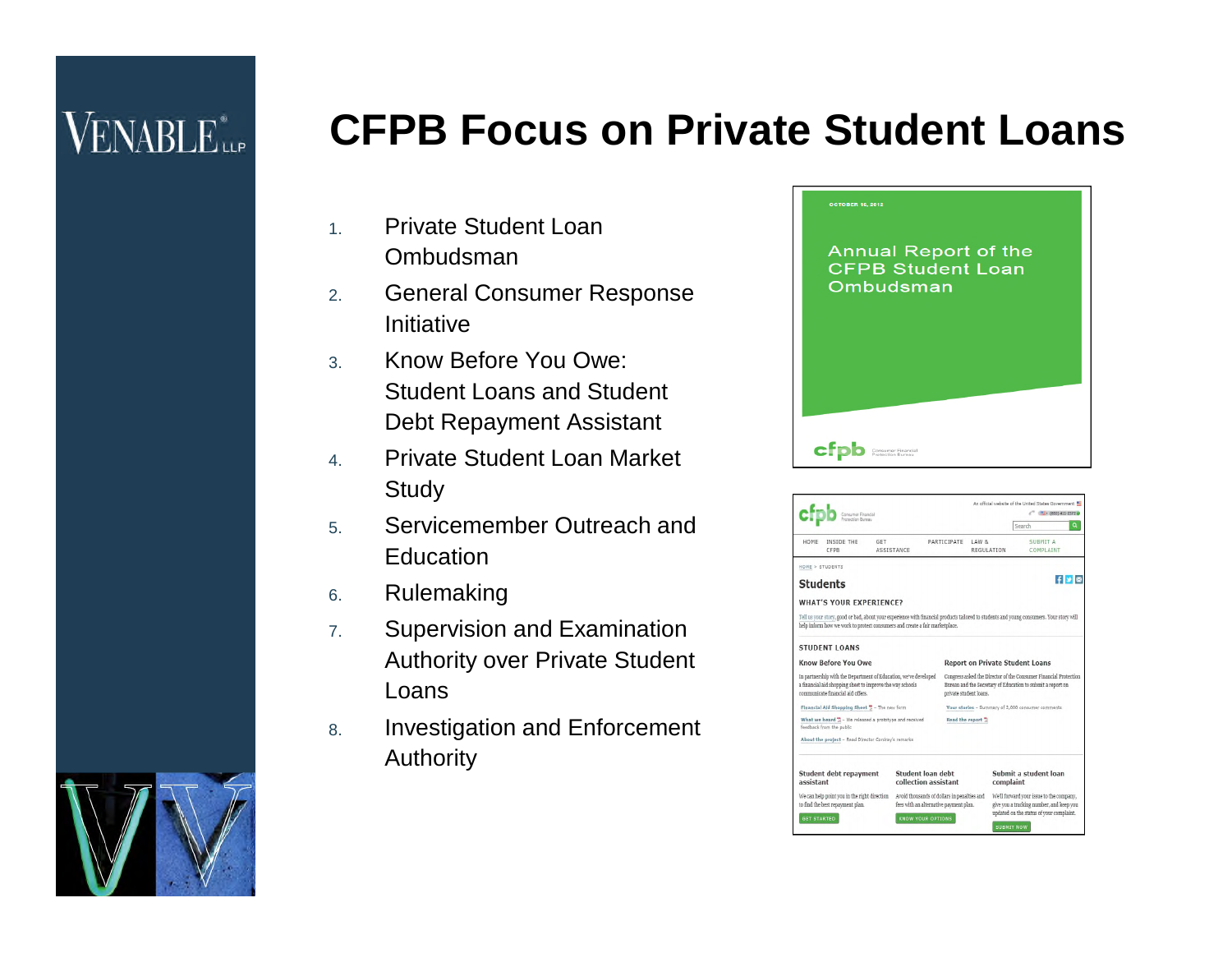#### **Unfair, Deceptive or Abusive Practices**

- Under the Consumer Financial Protection Act, it is unlawful for any provider of consumer financial products or services or a service provider to engage in any unfair, deceptive or abusive act or practice.
- The Act also provides CFPB with rule-making authority and, with respect to entities within its jurisdiction, enforcement authority to prevent unfair, deceptive, or abusive acts or practices in connection with **any transaction with a consumer for a consumer financial product or service, or the offering of a consumer financial product or service**.
- In addition, CFPB has supervisory authority for detecting and assessing risks to consumers and to markets for consumer financial products and services

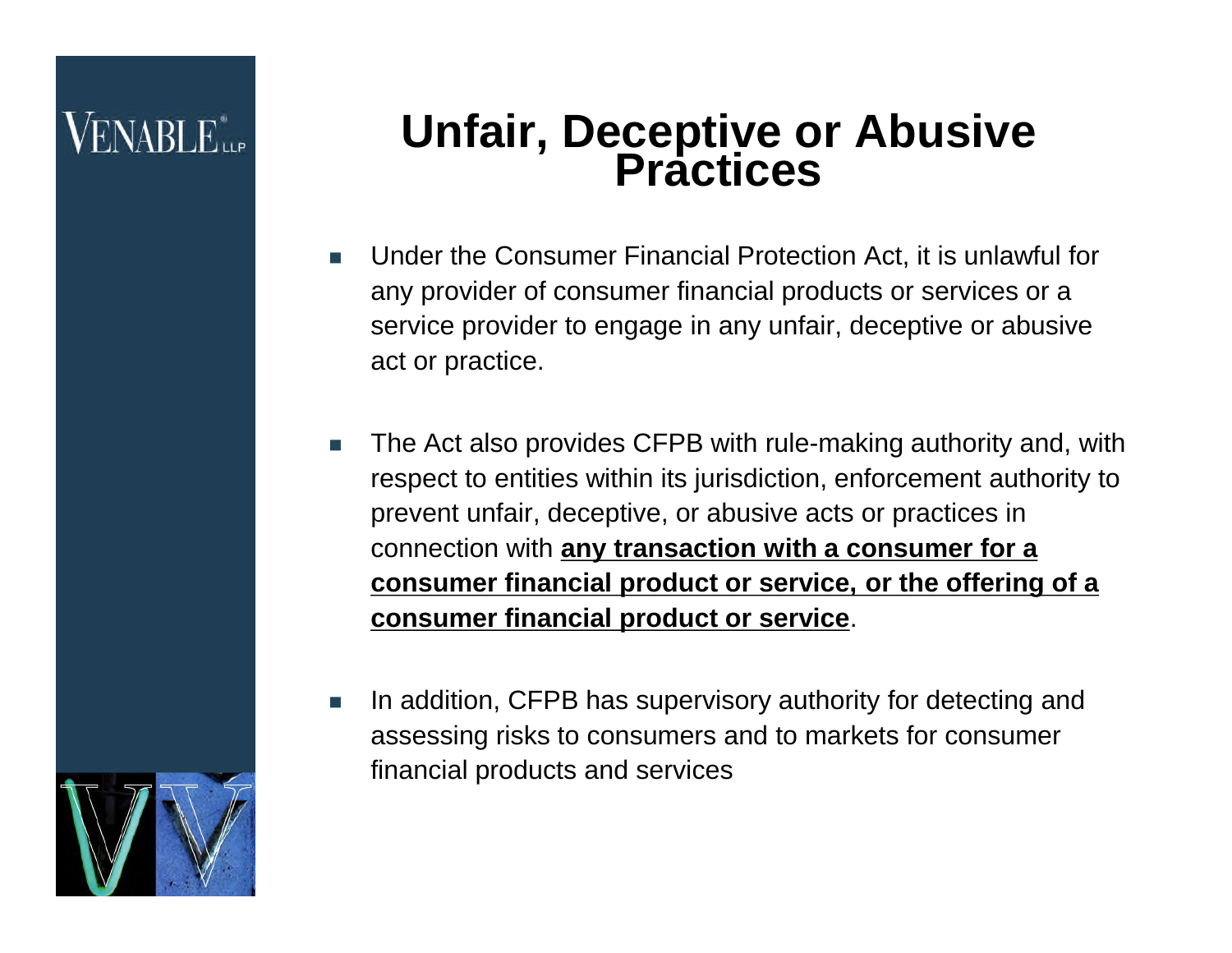### **VENABLE** ile

#### **CFPB Enforcement Authority**

■ CFPB is authorized to conduct investigations to determine whether any person is, or has, engaged in conduct that violates Federal consumer financial law.

- **Investigations may** be conducted jointly with other regulators, and may include:
	- subpoenas or civil investigative demands for testimony,
	- responses to written questions,
	- documents, or
	- other materials

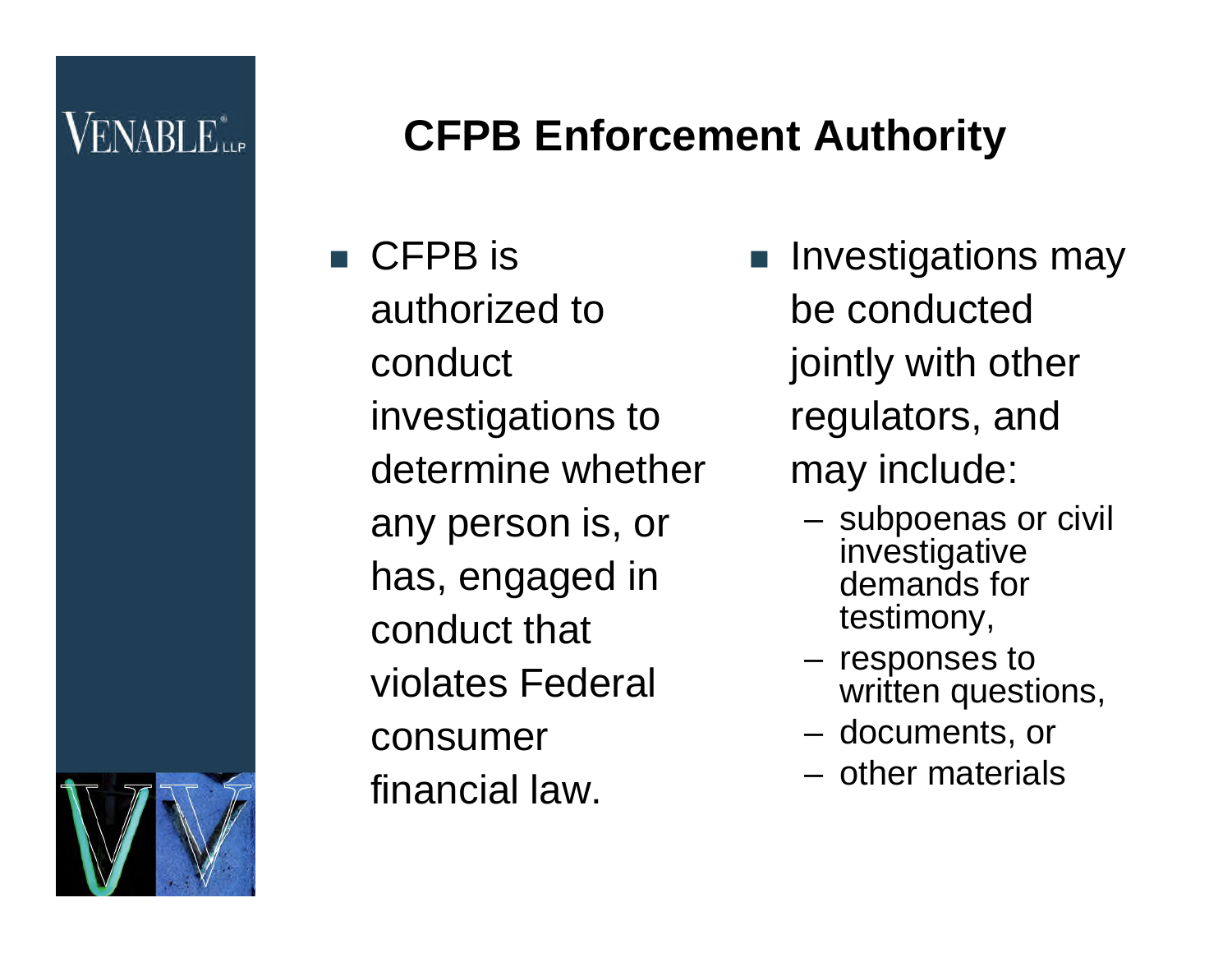### VENABLE"<sub>he</sub>

### **CFPB Enforcement Authority (cont'd)**

- Rescission or reformation of contracts.
- Refund of money or return of real property.
- Restitution.
- Disgorgement or compensation for unjust enrichment.
- Payment of damages or other monetary relief.
- Public notification regarding the violation.
- Limits on the activities or functions of the person against whom the action is brought.
- Civil monetary penalties (which can go either to victims or to financial education).

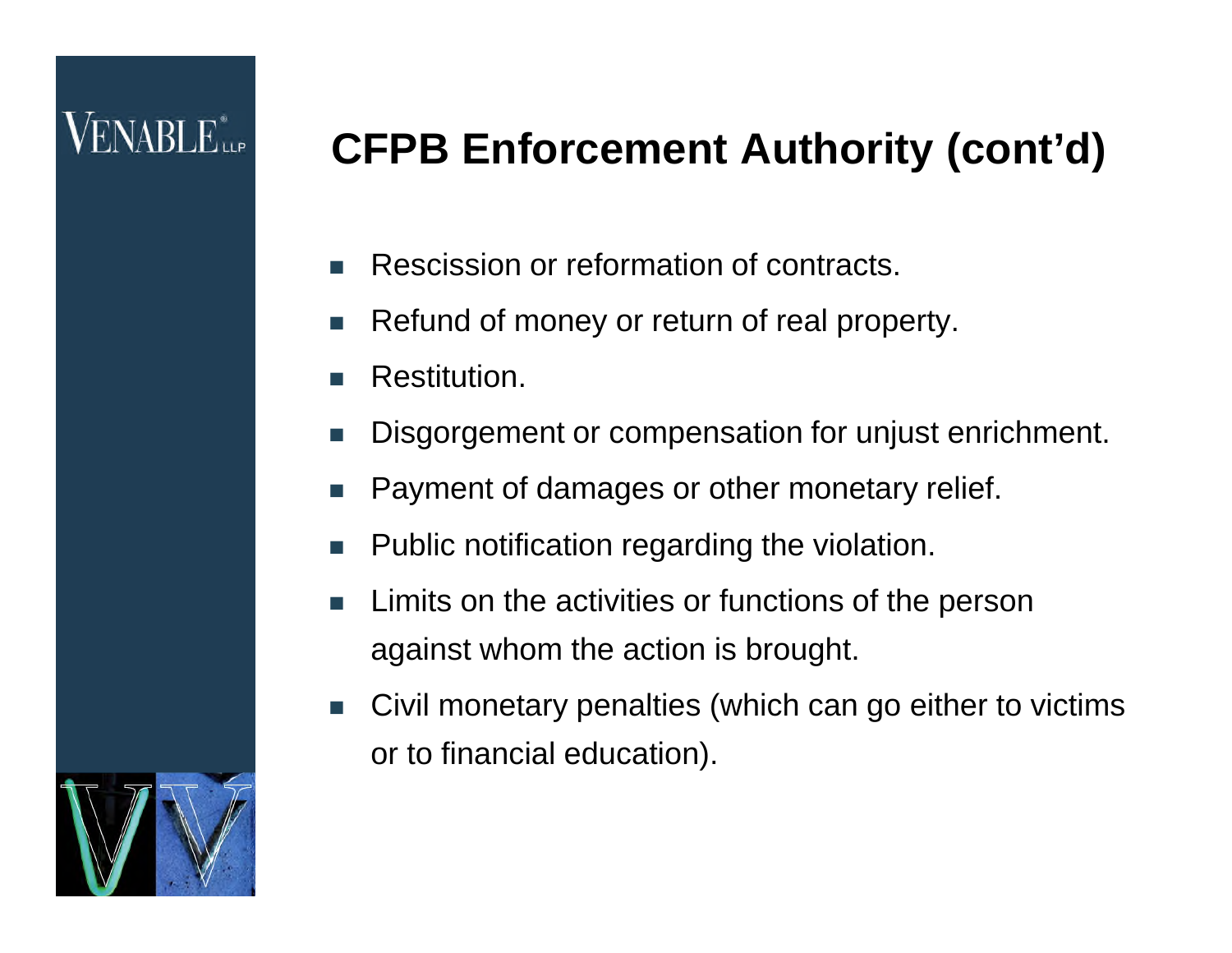#### **CFPB and Lead Generation: What Will the CFPB Examine**

- $\blacksquare$  Identify whether the provider is a thirdparty or provider
- **Review advertising** (e.g., TV, radio, print, Internet, scripts, recordings, etc.)
- **Determine whether** relationship is appropriately disclosed
- Review statements and representations for accuracy and nondeception
- Review for disclosure of fees and other terms and conditions
- **Privacy, online data** pass, and other sharing of consumer data

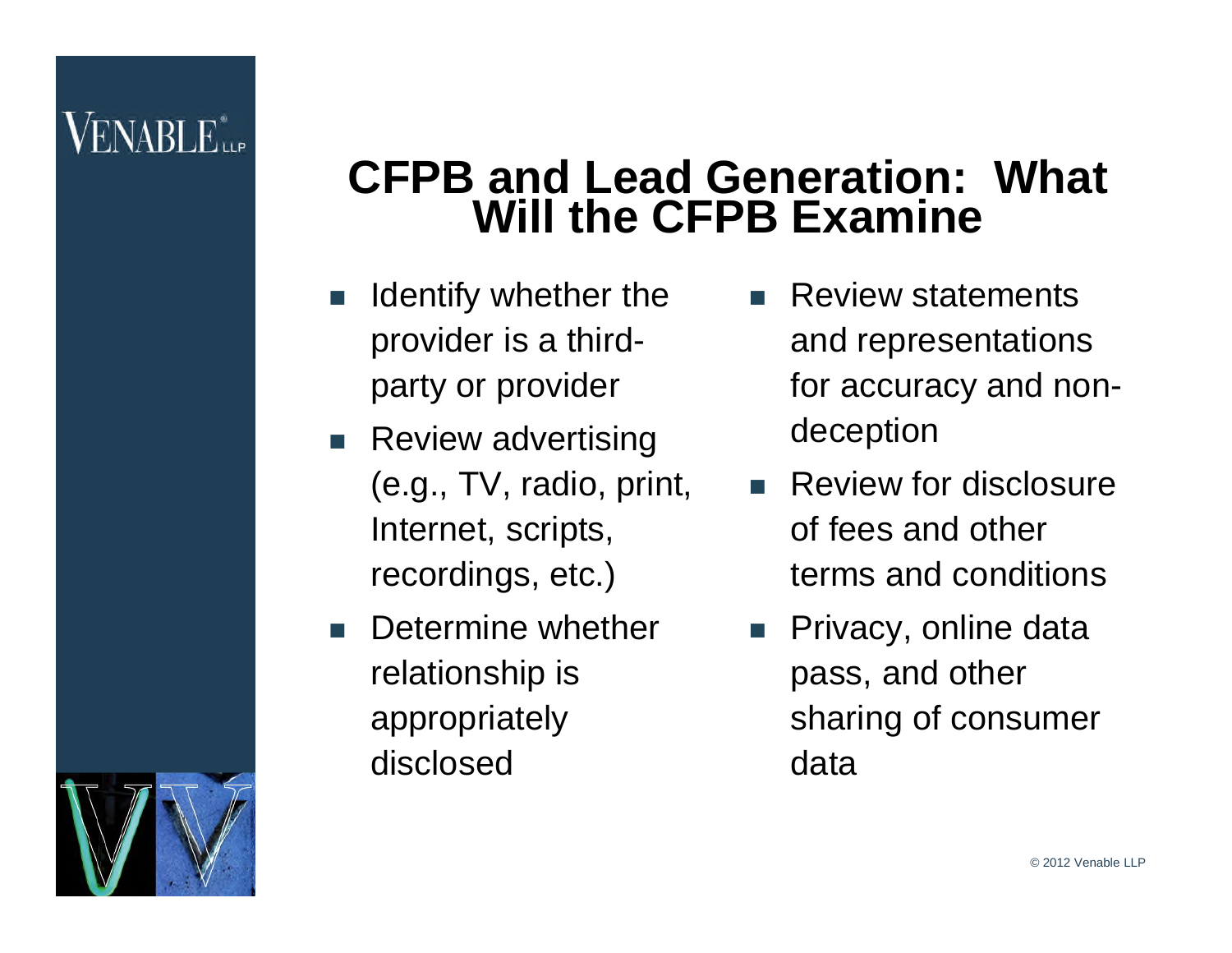### VENABLE<sup>®</sup>



![](_page_16_Picture_2.jpeg)

![](_page_16_Picture_3.jpeg)

#### **Enforcement of Advertising & Marketing Laws**

![](_page_16_Picture_5.jpeg)

![](_page_16_Picture_6.jpeg)

![](_page_16_Picture_7.jpeg)

![](_page_16_Picture_9.jpeg)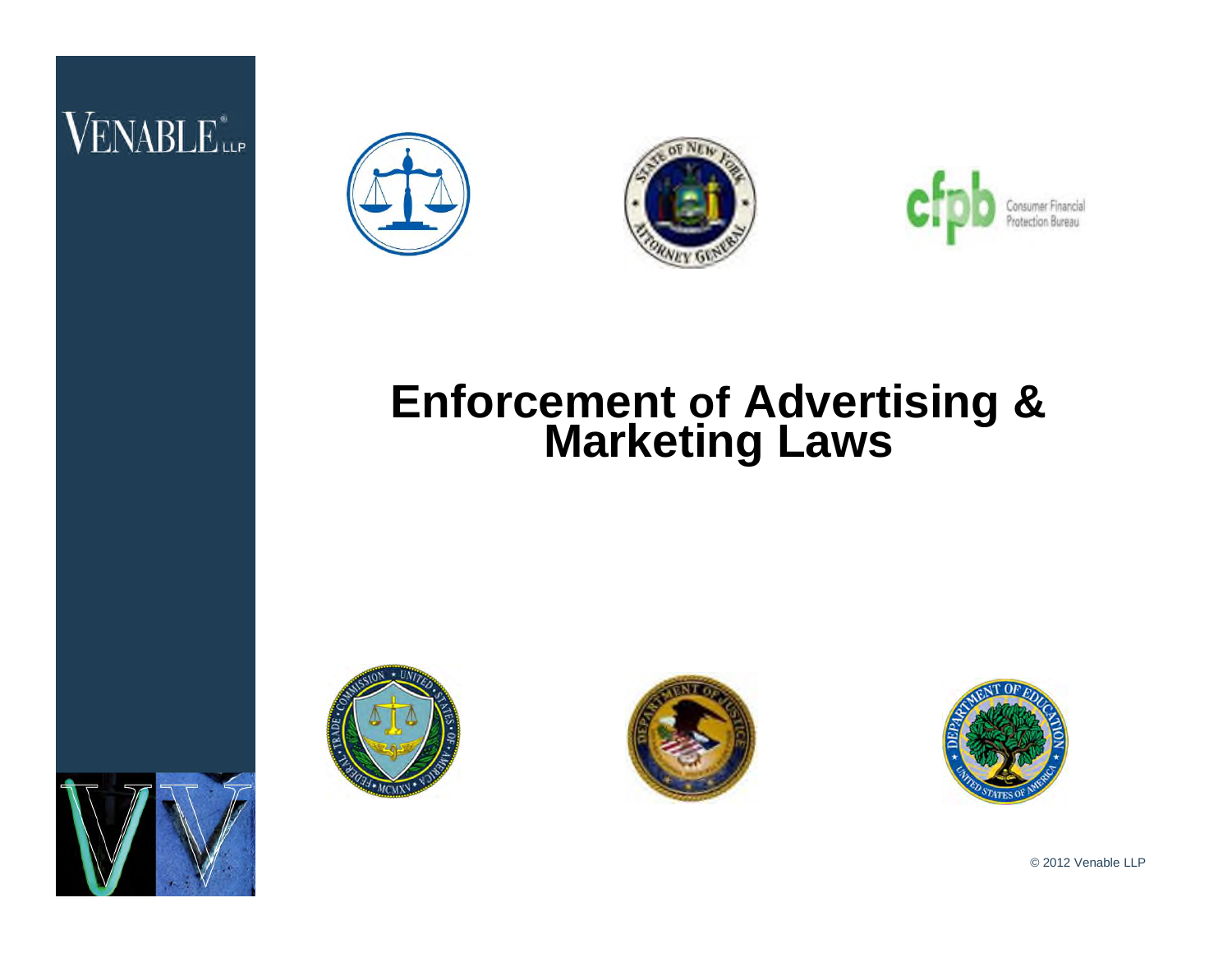### **VENABLE**

### **FTC Crackdown & Related Initiatives**

- Last week, FTC announced settlement with United Debt Associates, a Ohio-based debt settlement lead generator, which allegedly used deceptive claims and fake consumer testimonials to entice consumers to contact them.
- In July, FTC settled with Christopher Mallet, a lead generator for mortgage, tax, and debt relief services, who operated websites designed to look like government websites.
- **FTC Continued Scrutiny on Robocalls** The FTC held a Summit on Robocalls on October 18, 2012.
	- Caller ID Spoofing and Call Authentication
	- Data mining and anomaly detection
	- Call blocking
	- Contest \$50,000 cash prize, see www.ftc.gov for details.
- Lois Greisman, Associate Director of the FTC's Division of Marketing Practices, spoke on telemarketing and lead generation at LeadsCon NY.

![](_page_17_Picture_10.jpeg)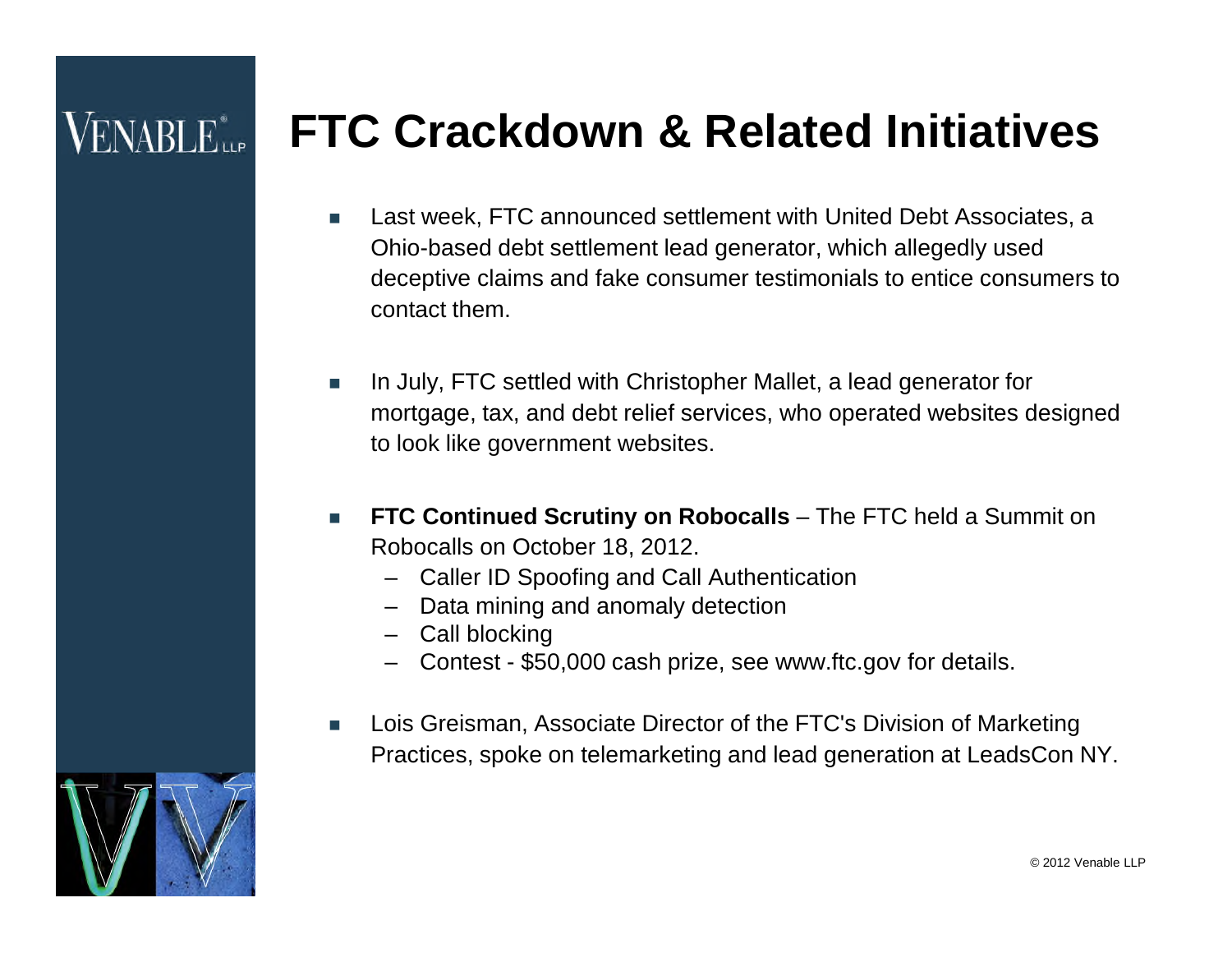### $\mathsf{VENABLE}^*_{\mathsf{HP}}$

#### **Enforcement by State Attorneys General**

- QuinStreet Settlement (Multistate)
	- $\blacksquare$  \$2.5 million to the states
	- Mandatory website disclosures
	- Relinquish control of domain GIBill.com to Department of Veterans Affairs
- Lowrate.com Settlement (Arizona)
	- $\blacksquare$  Prohibited from collecting and transmitting consumer information in connection any type of consumer loan
	- Cannot collect or sell any consumer personal information without disclosing that it will not control how or to whom the information is used

![](_page_18_Picture_9.jpeg)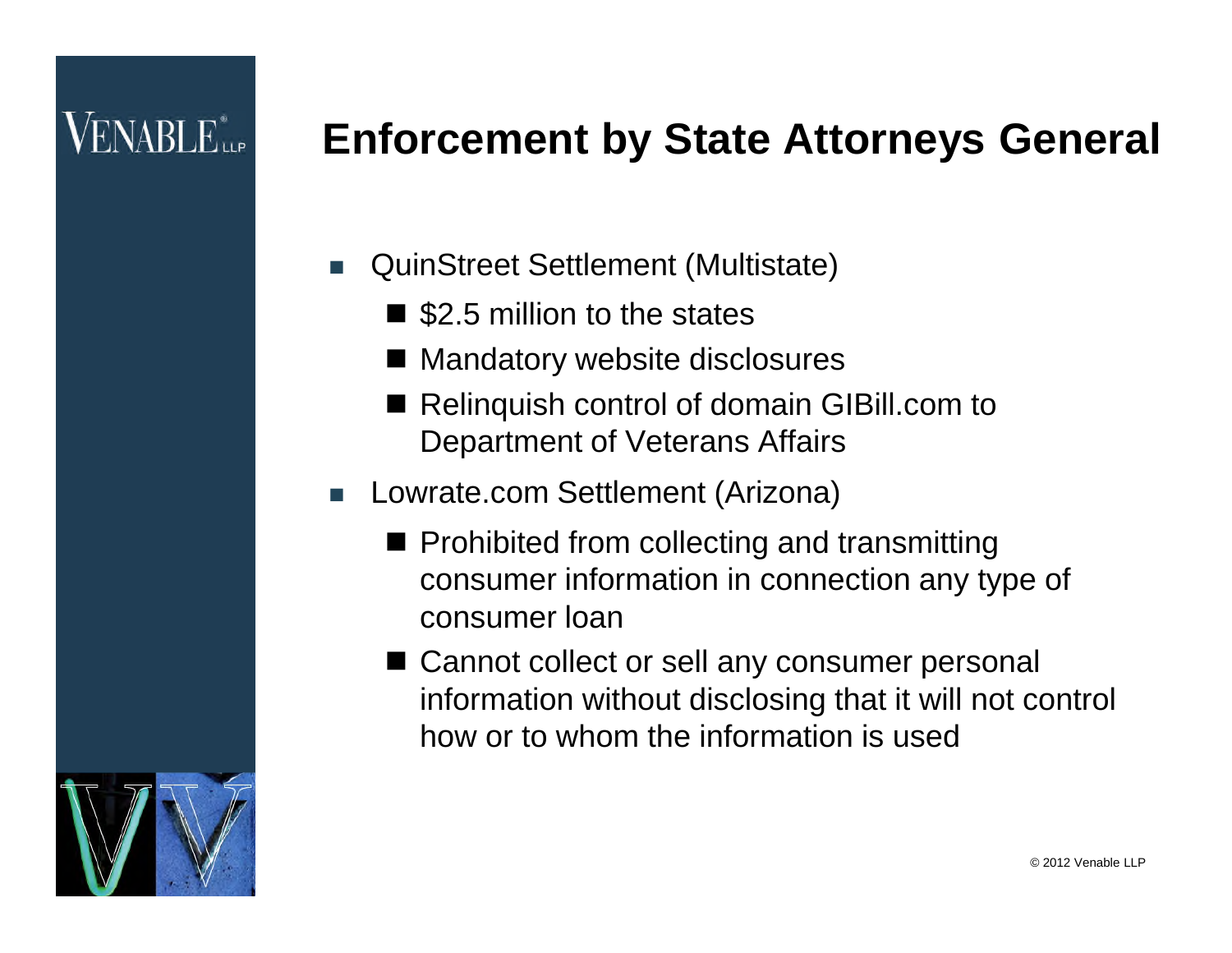![](_page_19_Picture_0.jpeg)

#### **Complying with Advertising & Marketing Laws**

![](_page_19_Picture_2.jpeg)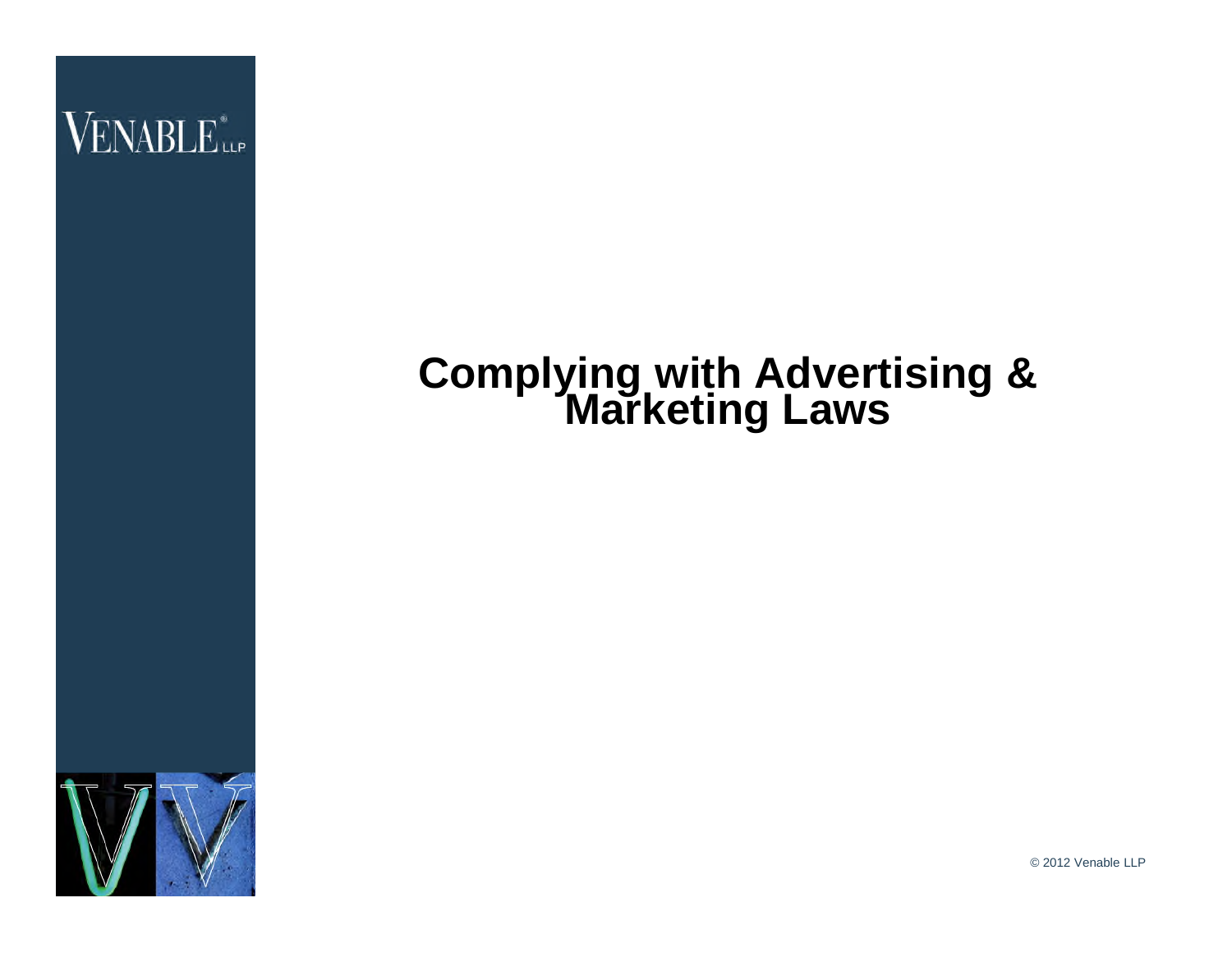### **Back To Basics**

- Advertising must be truthful and not misleading.
	- Literally false claims are actionable without additional proof.
- Advertisers must have evidence to back up their claims ("substantiation").
	- Substantiation is required for any objective, provable claims (express or implied) made about a product or service in the ad.

#### ■ Advertisements cannot be unfair

– An ad is unfair if it causes harm to consumer that is not outweighed by overall benefit to consumers or competition

![](_page_20_Picture_8.jpeg)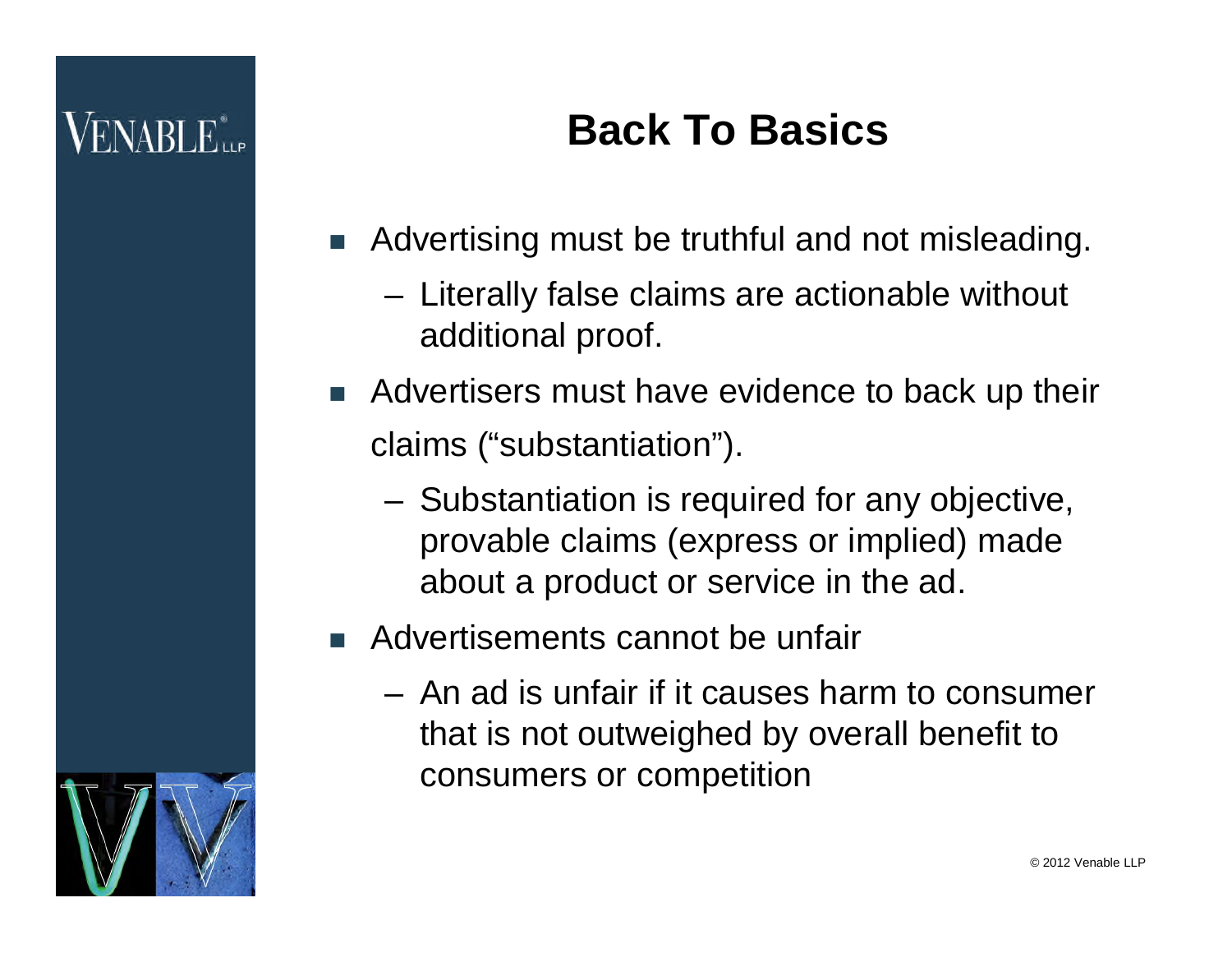#### **Claims Substantiation**

- Need a reasonable basis for claims made in advertisements concerning characteristics or efficacy of a service
- Claims purporting to provide a quantifiable result held to higher standard
- For third-party marketing requires special consideration about the underlying product or service

![](_page_21_Picture_5.jpeg)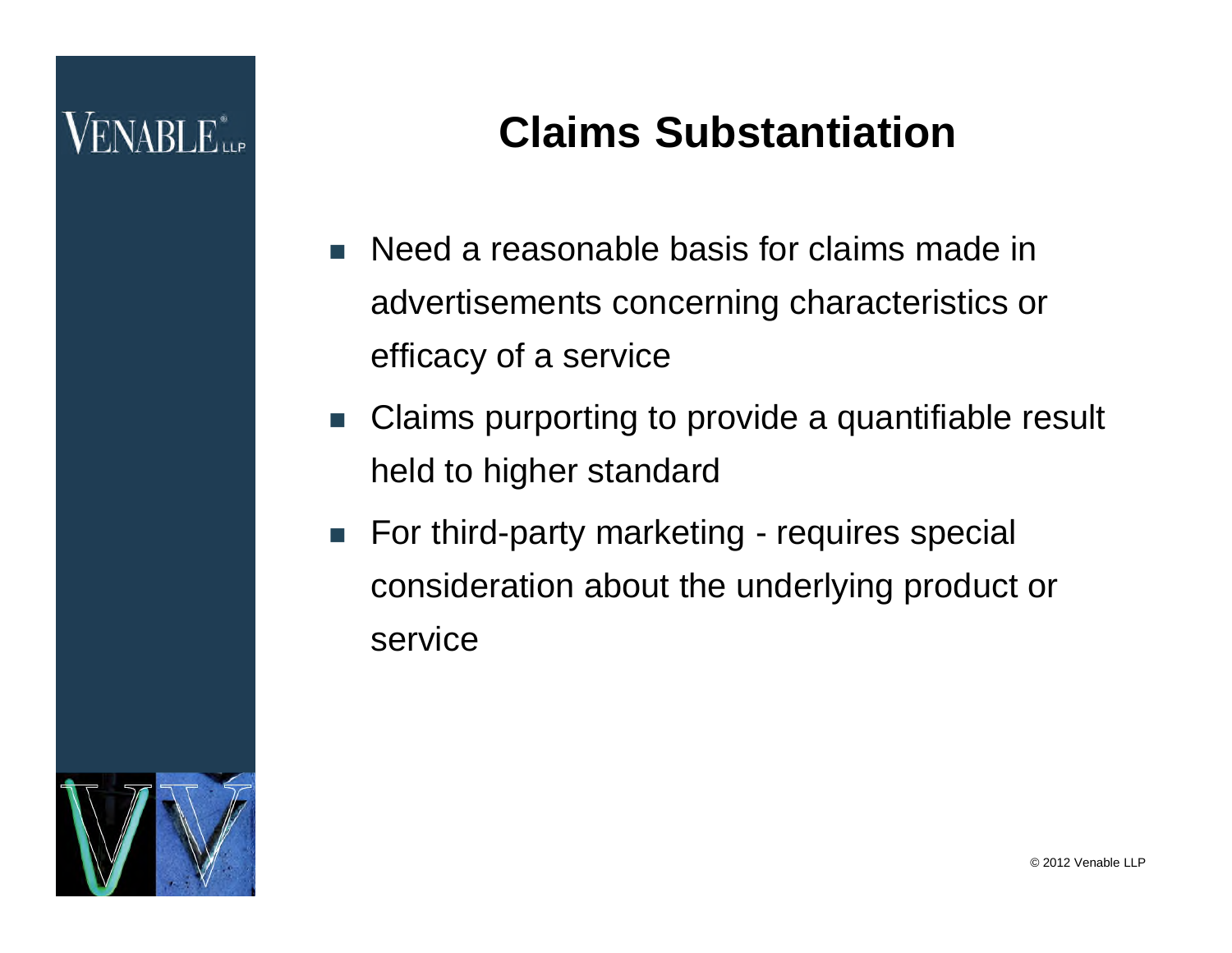### VENABLE<sup>\*</sup>

### **Disclosures & The "Four P's"**

- Disclosures must be "*clear and conspicuous*"
	- Prominence
	- Presentation
	- Placement
	- Proximity
- **No. 3 What is the overall net impression?**

![](_page_22_Picture_8.jpeg)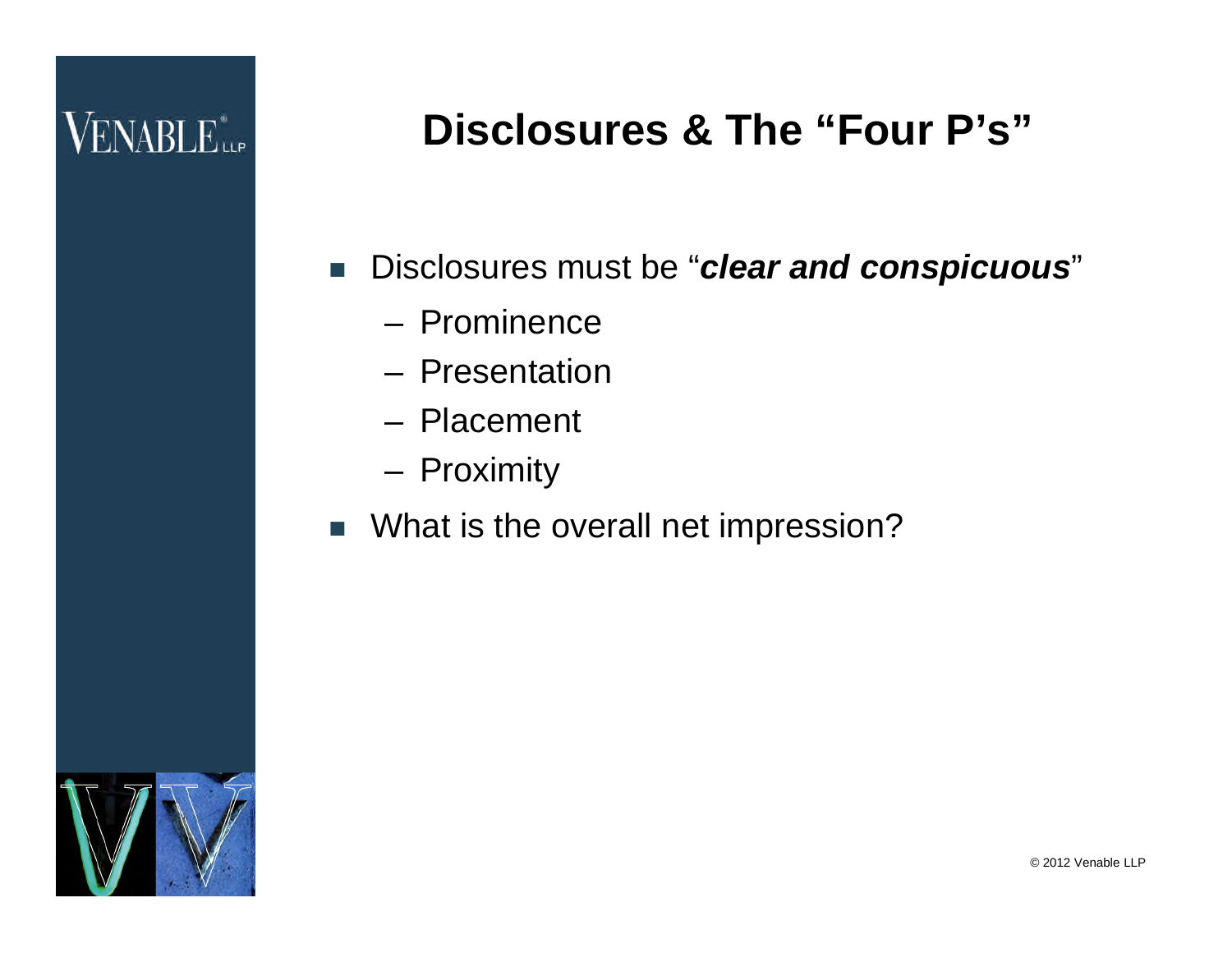### **Endorsements & Testimonials**

- **FTC Guides Governing Endorsements &** Testimonials (Updated)
	- No longer can simply include a typicality disclaimer on testimonials that report extraordinary results
		- Need substantiation that the endorser's experience is typical
		- Otherwise, must disclose generally expected results
	- Utilize actual customers or clearly disclose otherwise
	- Disclose material connections between advertisers and endorsers

![](_page_23_Picture_8.jpeg)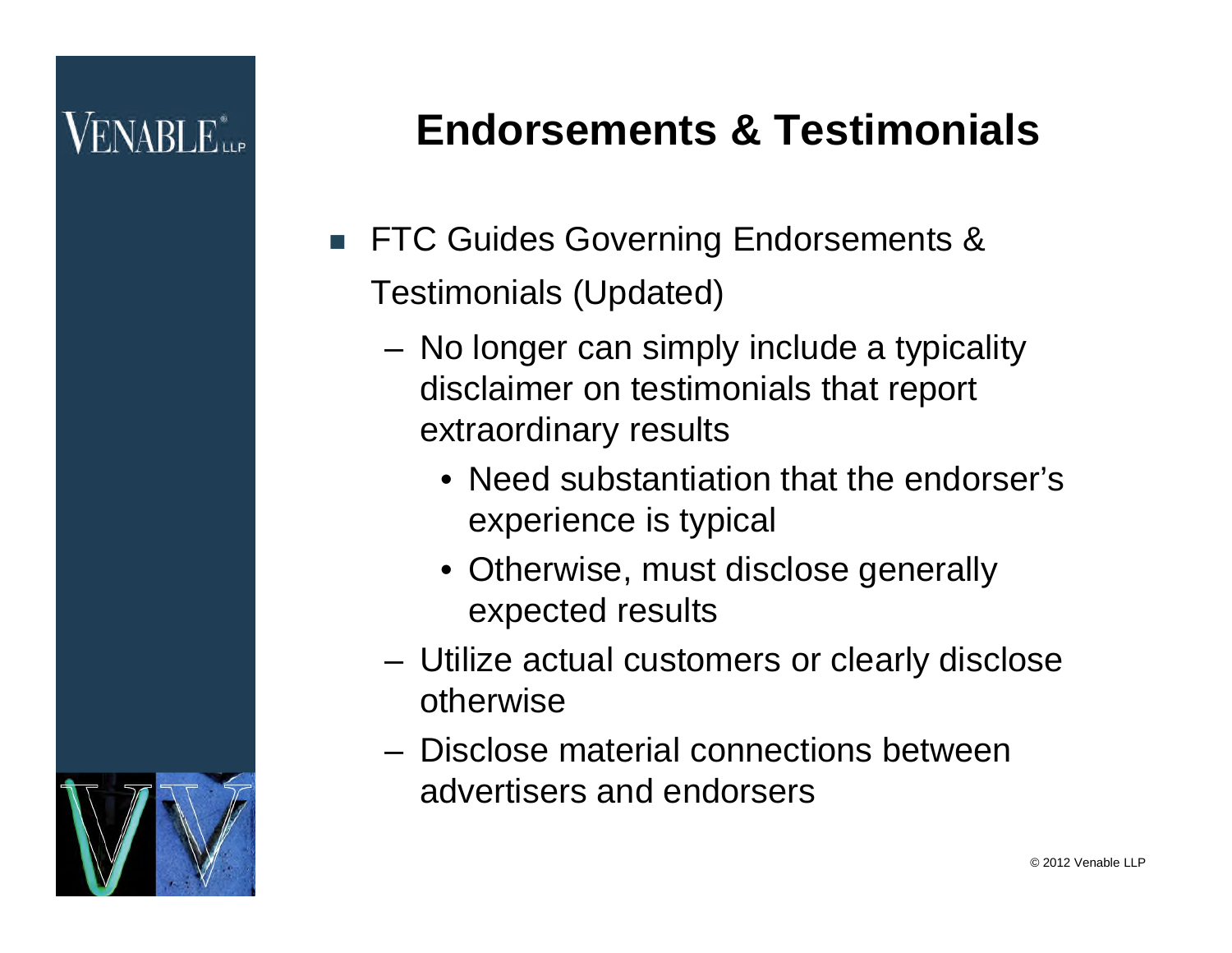#### **FTC Guides for Private Vocational and Distance Educational Schools**

- Target privately owned schools that offer courses, training or instruction purporting to prepare or qualify individuals for employment.
- Do not apply to institutions of higher education offering at least a 2 year program of accredited college level studies.
- **Prohibit following practices** 
	- Use of deceptive name or designation
	- Misrepresentation of extent or nature of accreditation of school or course
	- Misrepresentation of facilities, services, qualifications of staff and employment prospects
	- Misrepresentation of enrollment qualifications or limits
	- Failure to disclose prior to enrollment total cost of the program and refund policy
	- Failure to disclose all requirements for completing program

![](_page_24_Picture_11.jpeg)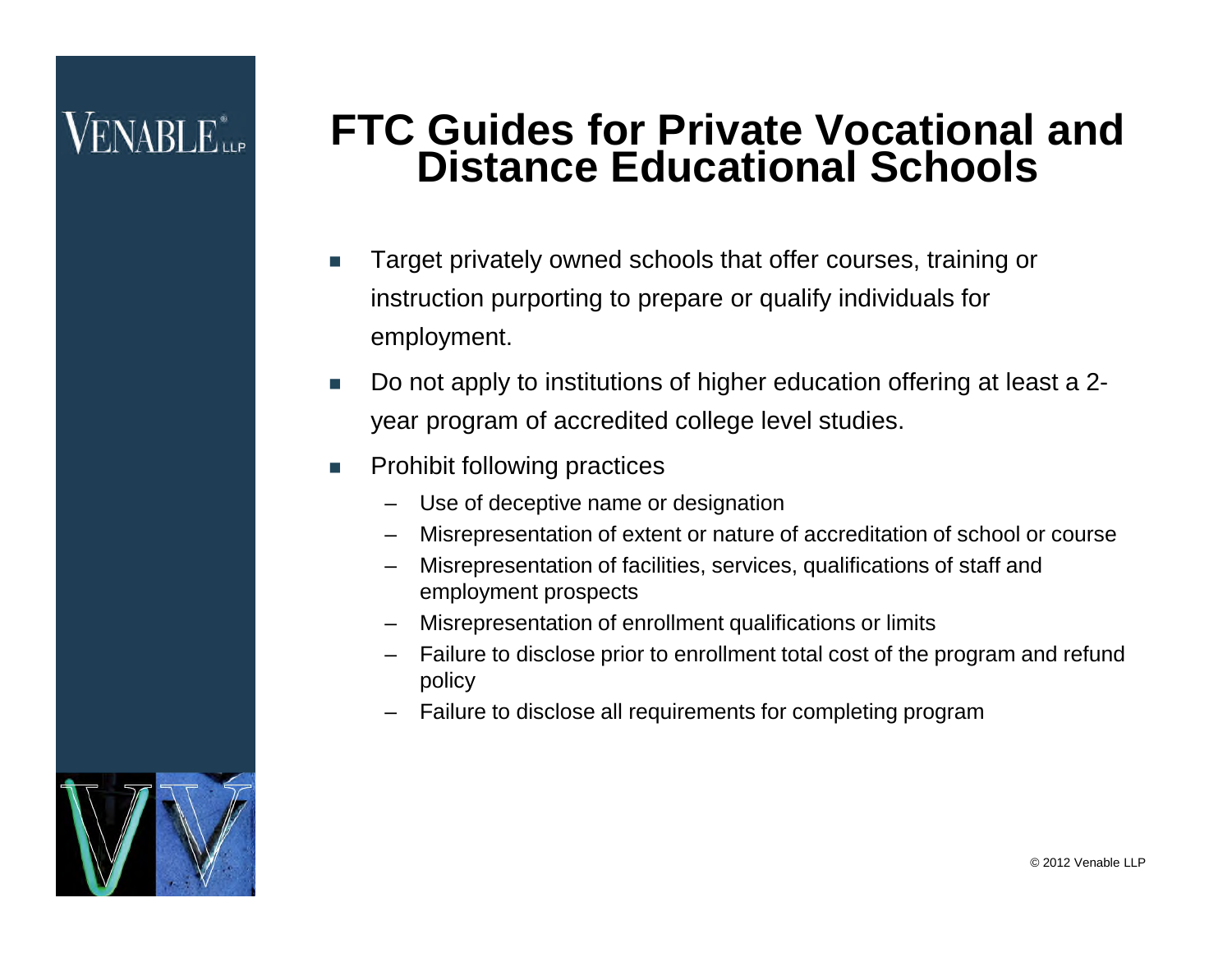#### **Email Marketing & Complying with the CAN SPAM Act**

- **Do not use false or misleading header information.**
- **Do not use deceptive subject lines.**
- **Identify the message as an ad.**
- **Provide a valid postal address.**
- Tell recipients how to opt out of receiving future email.
- **Honor opt-out requests promptly.** 
	- opt-out mechanism must be able to process opt-out requests for at least 30 days after you send your message.
	- must honor a recipient's opt-out request within 10 business days.
- **Monitor what others are doing on your behalf.** The law makes clear that even if you hire another company to handle your email marketing, both the company whose product is promoted in the message and the company that actually sends the message may be held legally responsible.

![](_page_25_Picture_11.jpeg)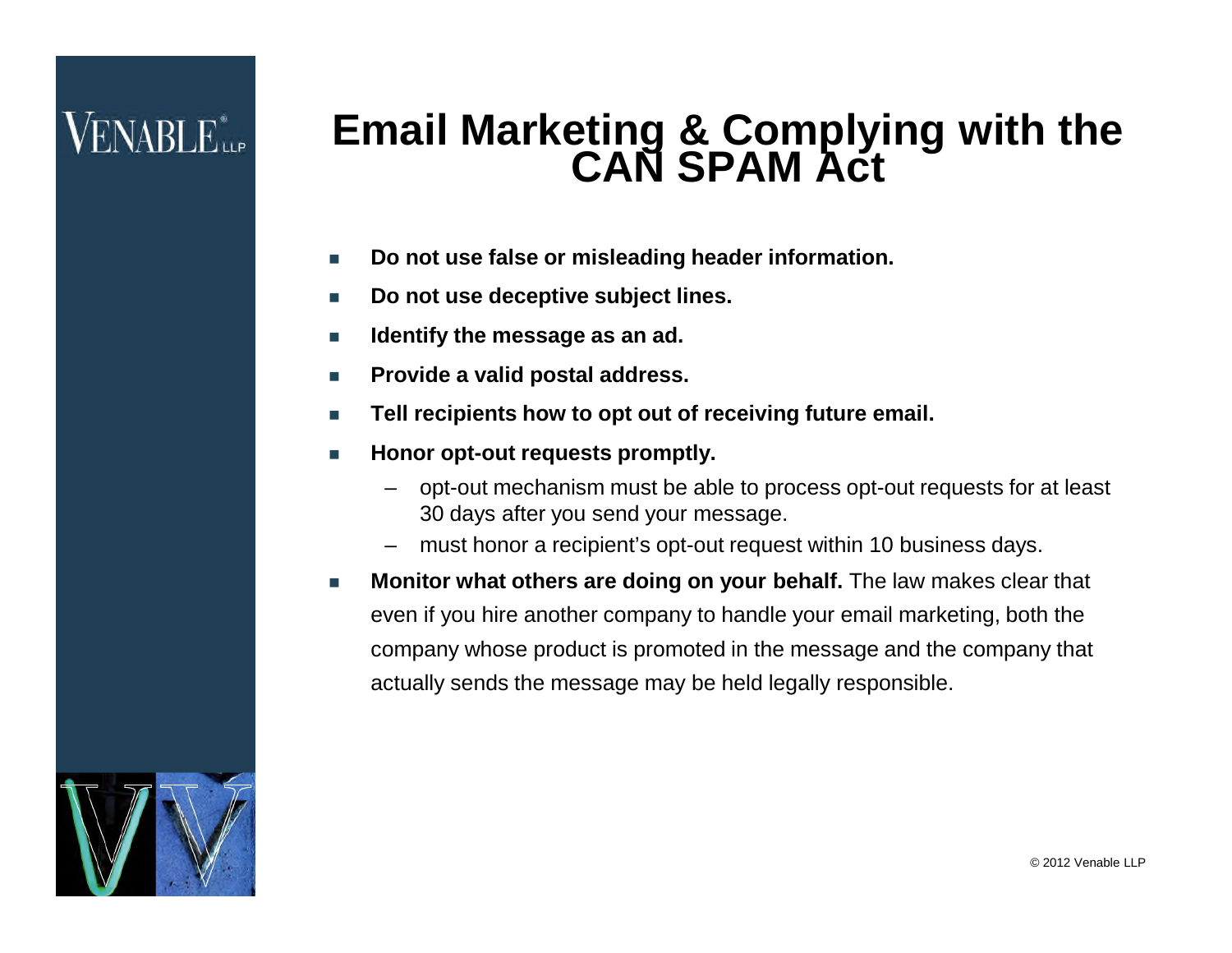### **VENABLE**

### **Telemarketing Law**

- Under the FTC's Telemarketing Sales Rule ("TSR") National Do Not Call provisions, a company may call a consumer with whom it has an "established business relationship" even if the consumer's number is on the Registry. However, according to the FTC, "telephone calls from telemarketers to phone numbers provided by lead generators generally do not fall within the established business relationship exception because, while the consumers may have a relationship with the lead generator, they do not have an established business relationship with the seller who has purchased the leads."
- Stay tuned:
	- LeadsCouncil and Venable present:

"Telemarketing, Email and Text Message Marketing: Tips to Avoid Lawsuits" December 11, 2012 at 2 pm ET Jonathan L. Pompan, Ari Rothman, and Molly Cusson

![](_page_26_Picture_6.jpeg)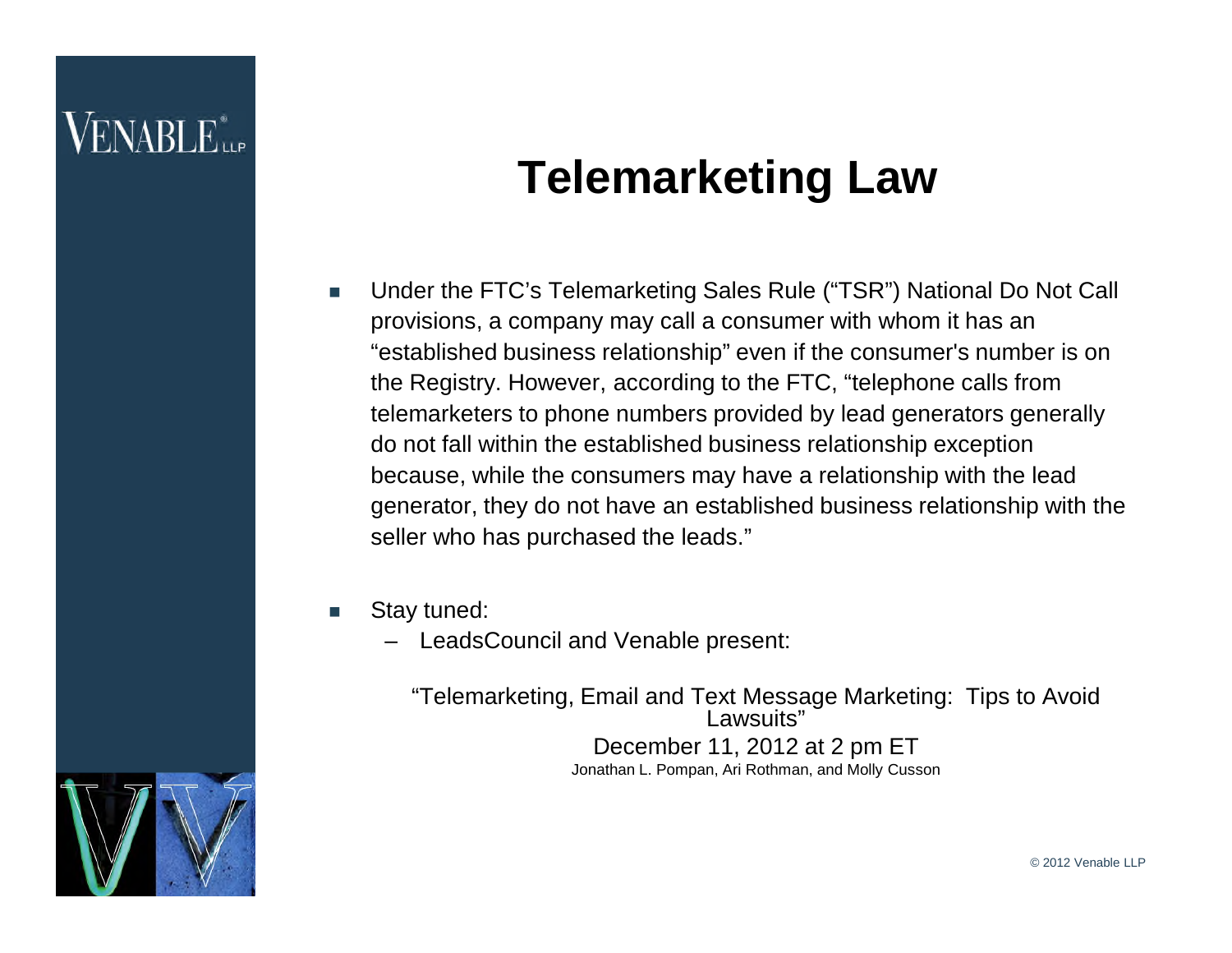### **VENABLE**

#### **Other Sources of Regulation and Guidance Materials**

- Substantive requirements for specific products and services, for example:
	- Fair Credit Reporting Act
	- Federal and State Mortgage Lending Laws and Regulations
	- Federal Mortgage Assistance Relief Services Rule
	- Department of Education Requirements
	- Truth-in-Lending Act
	- Federal and State Laws re Debt Relief Services
	- Attorney Rules of Professional Conduct
- Guidance materials from industry trade associations, for example:
	- Association of Private Sector Colleges and Universities
	- Education Marketing Council
	- National Reverse Mortgage Lenders Association
	- Online Lenders Alliance

![](_page_27_Picture_15.jpeg)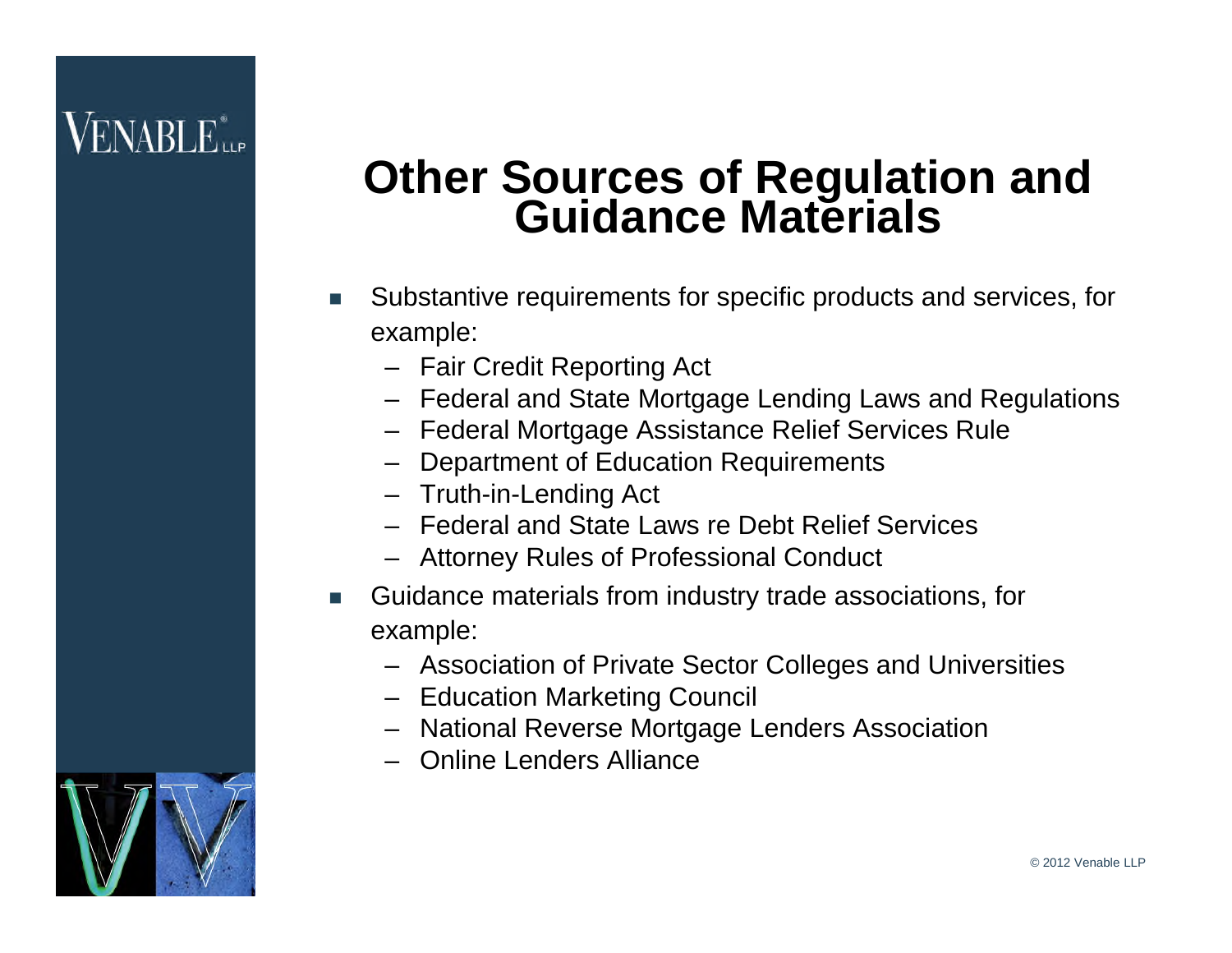#### **General Best Practices**

- Legal Compliance Audit and Develop a Compliance Management Program
	- General due diligence of Purchasers / Vendors
	- Strong representations and
- Establish and implement an internal compliance program.
- Design advertising and marketing materials to comply with FTC, CFPB and State laws governing advertising and marketing.
- Require recruiting and marketing materials to undergo prepublication review.
- Use due diligence and contracts with advertisers and marketing contractors and consultants.
- Require pre-approval of all recruiting and marketing materials.
- **Monitor advertisements disseminated by marketing contractors.**
- Review contracts and purchase agreements.
	- Focus on representations and warranties

![](_page_28_Picture_13.jpeg)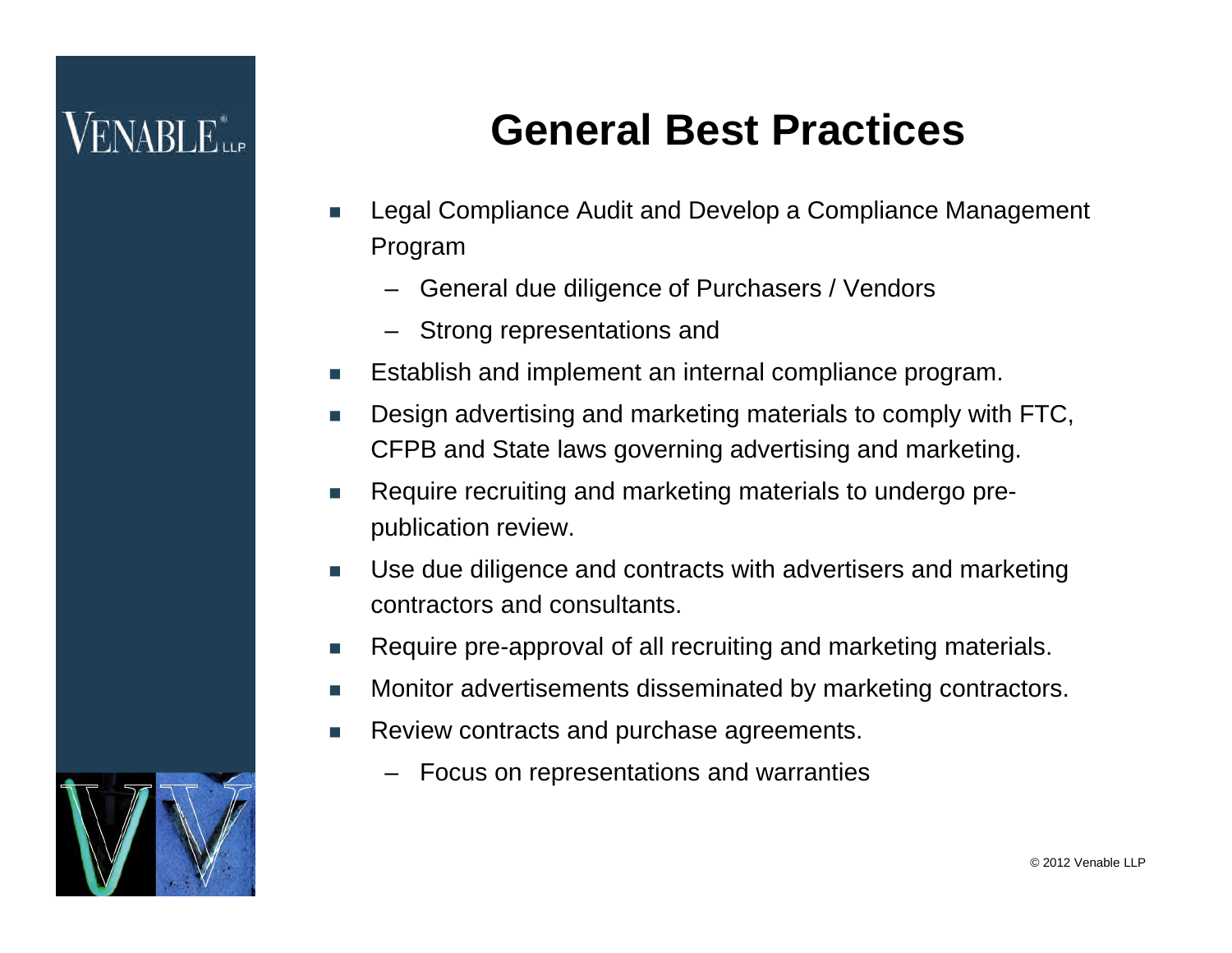### **VENABLE**

### **How Can Self Regulation Help?**

#### **Purposes:**

- As a substitute for government intervention
- As a complement to government regulation
- "**The best self-regulatory programs carry several hallmarks.**
	- First, they clearly **address the problems** they seek to remedy.
	- Second, they are **flexible** and able to adapt to new developments within the industry.
	- Third, they are **widely followed** by affected industry members.
	- Fourth, they are **visible and accessible** to the public.
	- Fifth, they are administered in a fashion that **avoids conflicts of interest** between the regulated firms, on the one hand, and the body doing the regulating, on the other hand.
	- Finally, they **objectively measure member performance and impose sanctions for noncompliance**."

(Speech by FTC Commissioner J. Thomas Rosch)

![](_page_29_Picture_13.jpeg)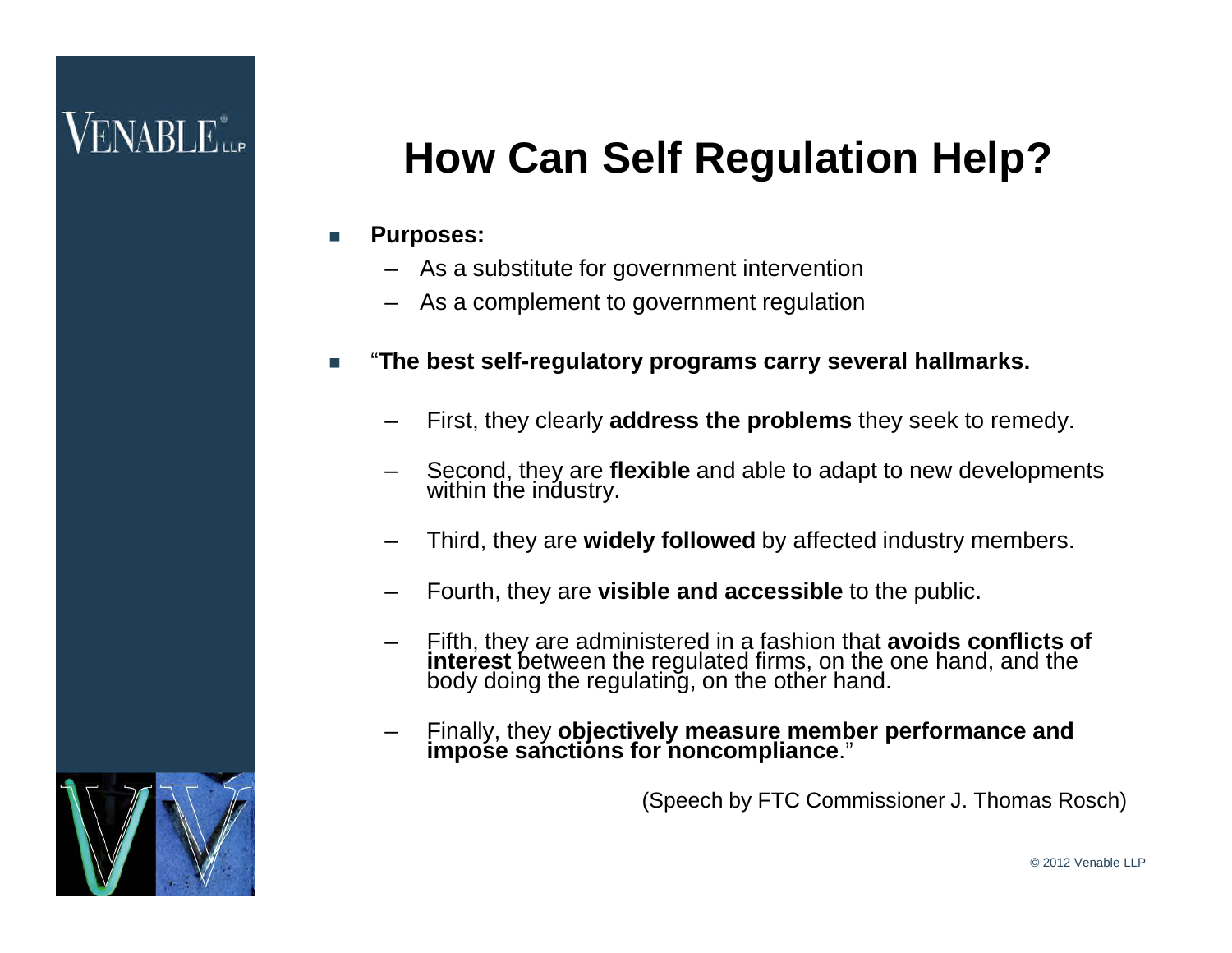## **VENABLE**

#### **What to Look for In a Self-Regulation Program**

- 1. More **prompt, flexible, and responsive** than traditional statutes and regulations.
- 2. Process and outcomes are likely flexibly **adapted to the realities of the market**.
- 3. Compliance can be just as high, or higher, under a coordinated self-regulatory system as under government regulation, because the member firms participate in the construction of the system and will have "bought into" the regulatory process
	- **If sufficiently objective and transparent, it permits the public to judge the integrity of the program and participants**
- 4. The review system and increases **confidence in selfregulation**.
- **5. Financial incentives** to ensure the success of industry self regulation.

![](_page_30_Picture_8.jpeg)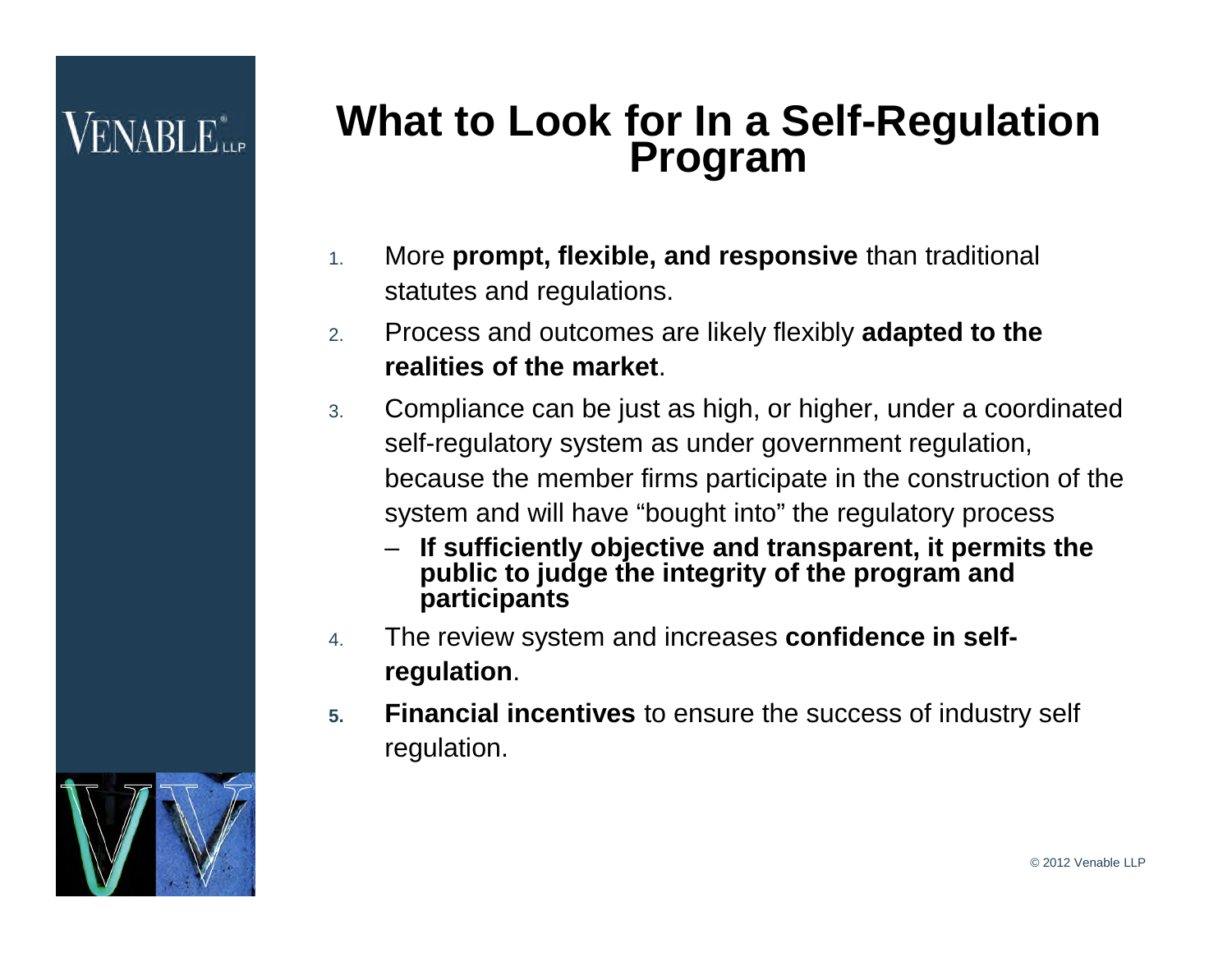### **What's on the Horizon?**

- 2012 Election Presidential and Congressional Elections, as well as state elections
	- Legislative Proposals
- Continued Scrutiny and Non-Public Investigations by the FTC, CFPB, state Attorneys General
- Increase in private lawsuits:
	- Telephone Consumer Protection Act
	- Telephone Call Recording
	- Email Marketing
	- Spill over in other lawsuits
- **Focus on Data Brokers, Behavioral Advertising, and** Privacy Matters
- Potential for Increased Guidance (Will it be by enforcement or less aggressive action?)

![](_page_31_Picture_12.jpeg)